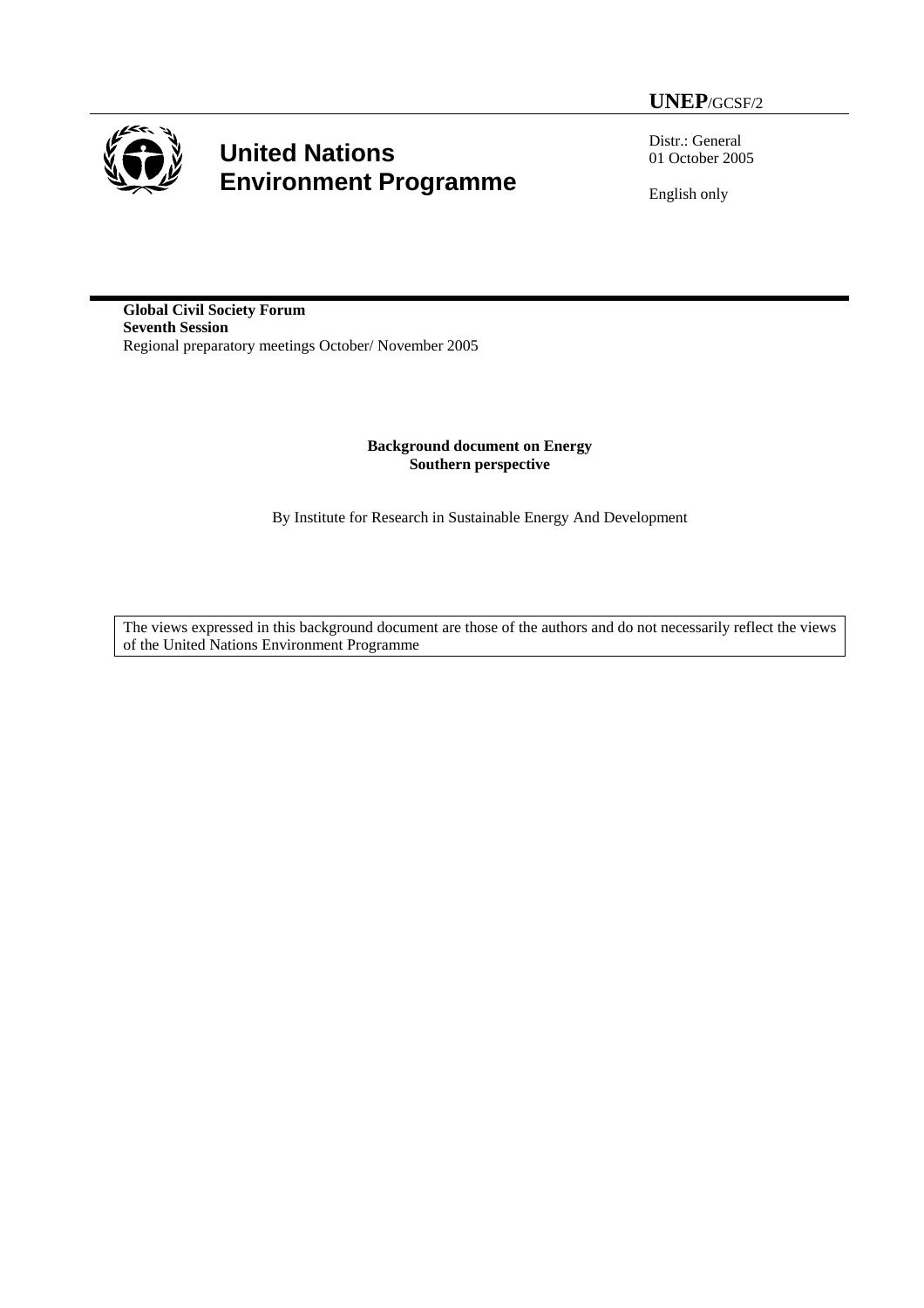**The Role of Renewable Energy in Sustainable Development and some considerations for Governments and Civil Society.** 

#### **Third Draft**

 **For Circulation** 

**Paper prepared by:** David Yuko, Sylvia Muthoni, Adrian Yuko, Norbert Owino & Gaudensia Aomo

**Institute for Research in Sustainable Energy And Development M&E Centre, Kabarnet Lane off Kabarnet Road P.O. Box 3576-00100 Nairobi, Kenya. Tel: +254 20 6752433, +254 3870938 Fax: +254 3870938** 

**E-mail: [irsead@yahoo.com](mailto:irsead@yahoo.com)[,info@irsead.net](mailto:info@irsead.net)**

**Website: www.irsead.net**

#### **Executive Summary**

Energy is a vital component that underpins human society and supports economic and social development. However, the exploration and utilization of energy resources, especially with the pollution due to large scale consumption of fossil energy, has become a prominent global environmental issue, threatening the survival and development of mankind. With economic development and social evolution, global energy consumption will continue to increase and energy resources and the environment have become issues of key importance. The 2002 World Summit on Sustainable Development in Johannesburg and the 2004 International Conference for Renewable Energies in Bonn sent out the same voice to the world, that is, the exploration and utilization of renewable energy is an important approach to poverty alleviation and sustainable development.

In view of the current fuel crisis facing the world, global warming, alarming rate of environmental degradation, the need to diversify the supply of energy, sustainability of renewable energy sources, interest is shifting to renewable sources of energy which in developing countries emerging as a source of revenue and job creation. The four main sources of renewable energy discussed in this paper are biomass, hydropower, wind and solar energy with a perspective from developing countries where development priorities are controlled to the ruling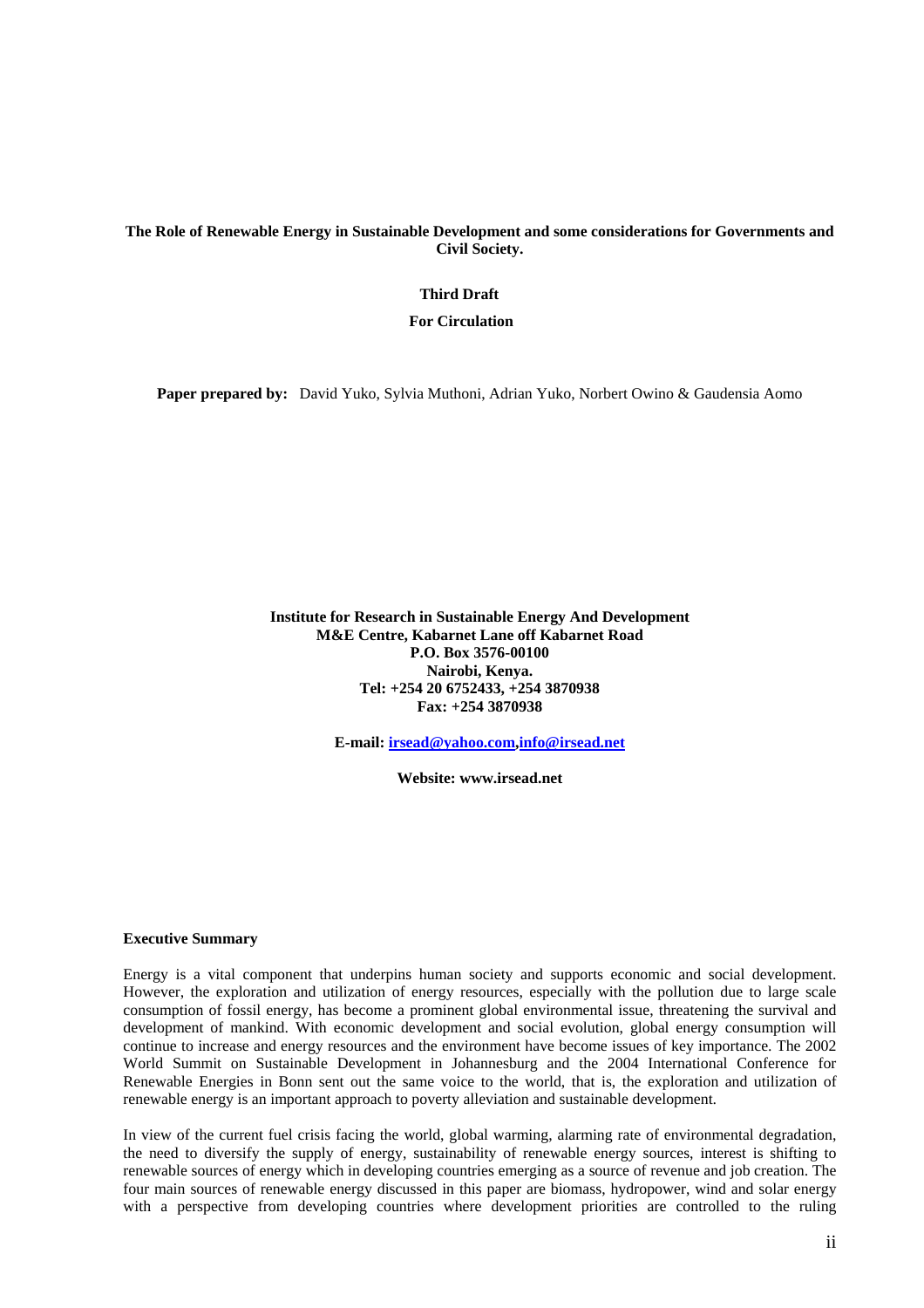government, project and development commitments are short-term and often geared at securing political interests. Potentials of these energies are known and models which can be replicated in other countries where they don't exist are in black and white. Many countries in Africa find themselves in this predicament. The civil society therefore should take an active role in education and mobilizing the world to take the challenge to improve technology in renewable energy.

Energy projects must be valued in terms of their total costs and benefits to the society and the environment. Hydropower which is major source of renewable energy can also be a significant source of environmental and social degradation. Future development of large-scale hydropower need to take into consideration the major environmental impacts associated with it so that mitigation measures are taken to create harmony between development and sustainability. On this regard therefore small hydropower plants are recommended. It is thus imperative that each hydro scheme be carefully evaluated on a case by case basis.

Clean energy has been recognized as an essential element for development and the attainment of basic human needs. The role of clean fossil fuel in a secure energy future cannot be overemphasized. Discussions on clean energy carriers with emphasis on hydrogen and Carbon Capture and Storage (CCS) are abound. CCS is a mitigation technology that aims to produce a concentrated stream of CO2 which can be transported to a storage site. The development and subsequent utilization of these energy carriers remains a task that developing economies and their governments need to explore in details if part of the MDGs are to be fulfilled and sustainability in the renewable energy sector is to be upheld.

Investment into renewable energies should be shifted towards technologies and systems that cause minimal impact to the environment. Politics, policy issues, technological challenges, international cooperation and investment should all create synergies for the speedy development of RETs in the developing countries. Viable sustainable energy source requires donors and governments to rethink in traditional development assistance patterns and investment formulas in renewable energy.

## **Table of Contents**

| <b>Executive Summary</b>                                        |                |
|-----------------------------------------------------------------|----------------|
|                                                                 | 1              |
|                                                                 | ii             |
| 1. Background; Energy, Environment and Development              | 1              |
| 1.1 Energy and the Millennium Development Goals                 | 1              |
|                                                                 | 1              |
|                                                                 | $\overline{c}$ |
|                                                                 | 3              |
|                                                                 | 3              |
|                                                                 | 3              |
|                                                                 | 4              |
|                                                                 | 6              |
|                                                                 | 6              |
| 3.2 General Impacts due to hydropower development               | 6              |
|                                                                 | 6              |
|                                                                 |                |
|                                                                 | 8              |
|                                                                 | 8              |
|                                                                 | 9              |
| 10                                                              |                |
|                                                                 | 10             |
| 5.2 Options for increasing access to Solar Voltaic              | 10             |
| 6. The Role of Clean Fossil fuel in a secure energy future      | 11             |
|                                                                 | 11             |
|                                                                 | 11             |
| 6.3 Increased Private Investment in Renewable Energy and energy |                |
|                                                                 | 11             |
|                                                                 |                |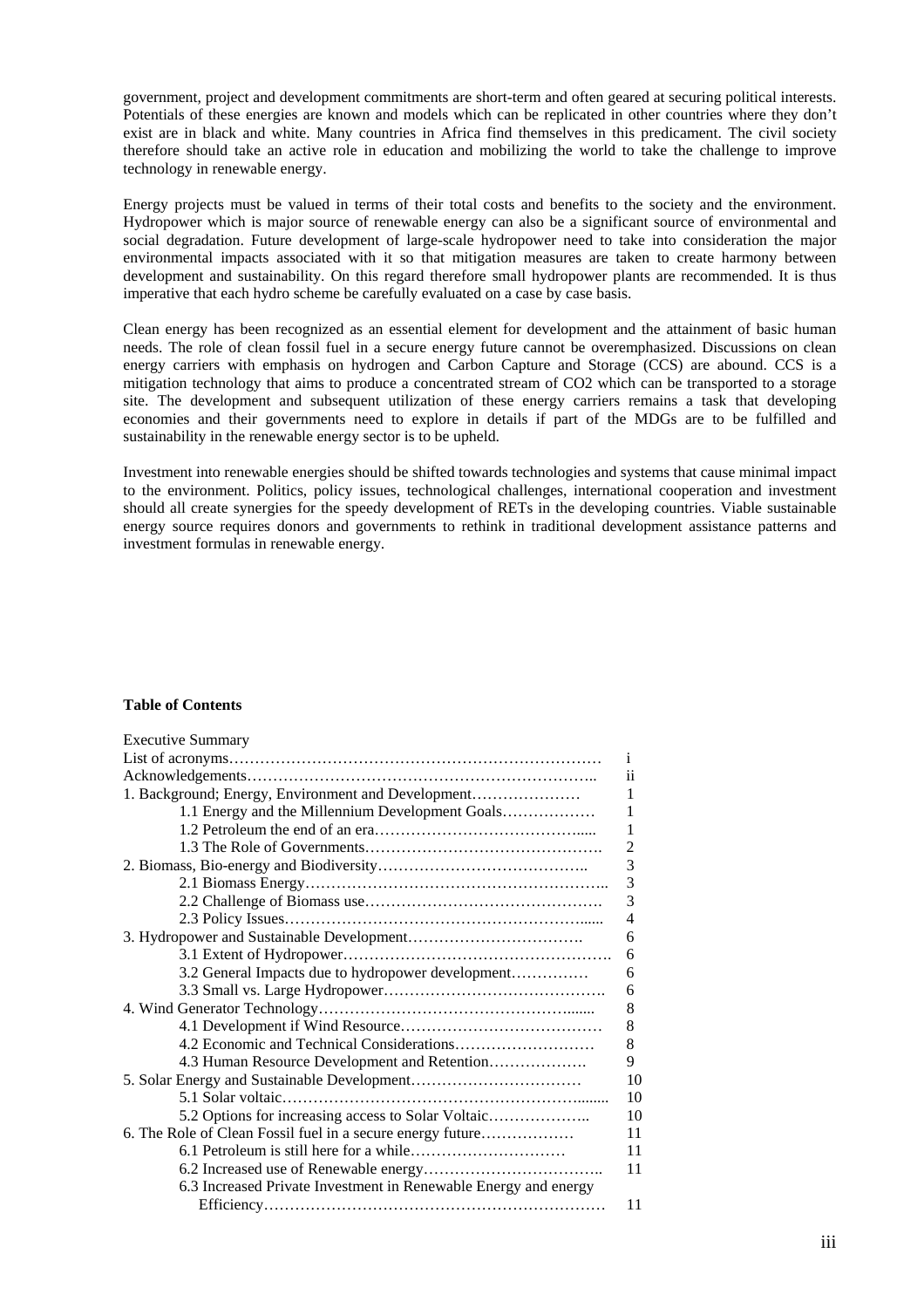| 6.4 Greater Reliance on Markets and Private Sector              | -11  |
|-----------------------------------------------------------------|------|
|                                                                 |      |
|                                                                 | 13   |
|                                                                 |      |
|                                                                 |      |
| 8. Shifting Investments in Renewable Technologies in Developing |      |
| countries.                                                      | 13   |
|                                                                 | 13   |
|                                                                 | - 14 |
|                                                                 | - 14 |
|                                                                 | -14  |
|                                                                 | -14  |
|                                                                 | - 15 |
|                                                                 | 15   |
|                                                                 | 16   |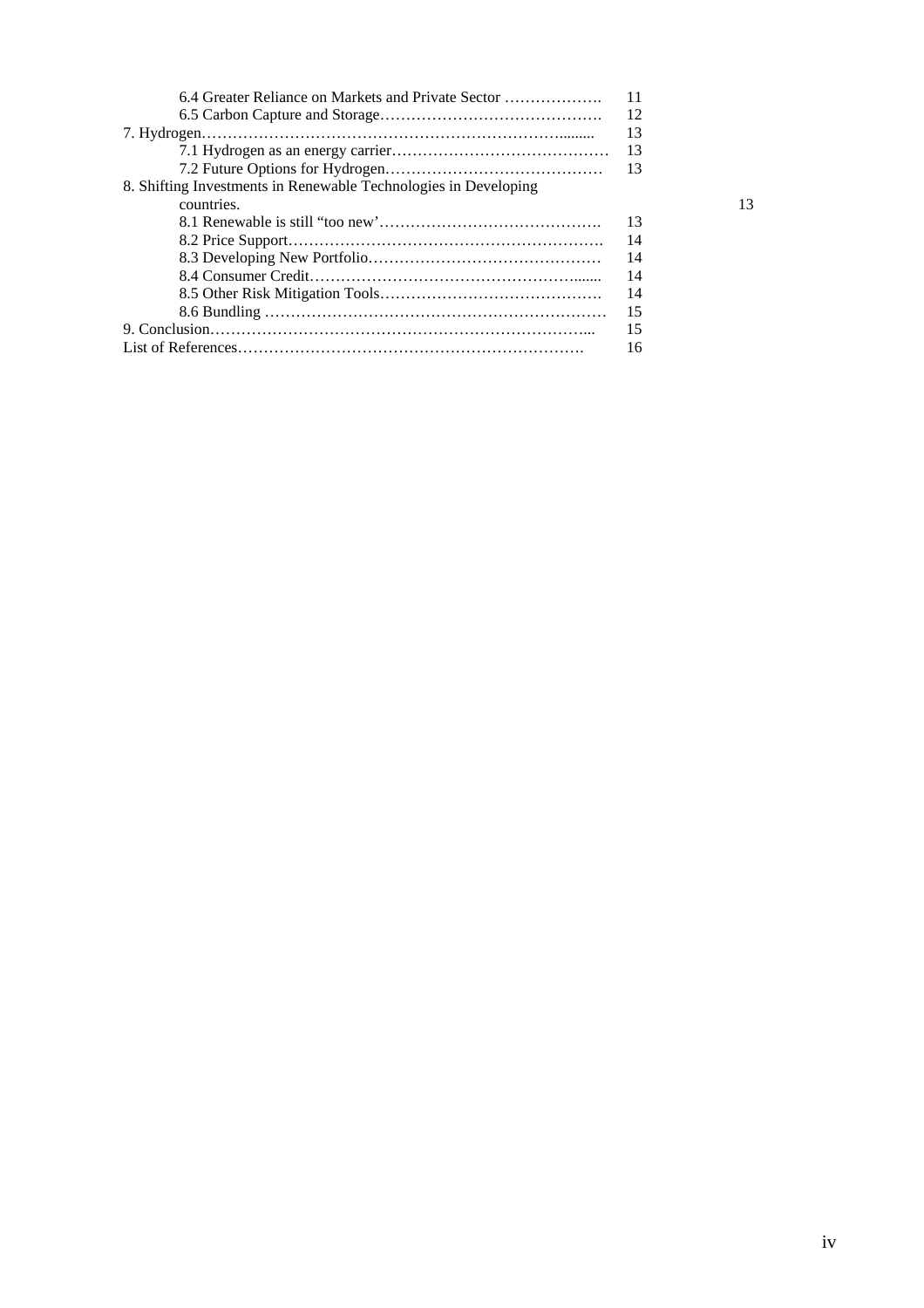# **List if Acronyms**

| <b>CCS</b>      | Carbon Capture and Storage                                 |
|-----------------|------------------------------------------------------------|
| CO <sub>2</sub> | Carbon dioxide                                             |
| <b>MDGs</b>     | Millennium Development Goals                               |
| <b>RETs</b>     | Renewable Energy Technologies                              |
| <b>UNEP</b>     | United Nations Environmental Program                       |
| <b>NGO</b>      | Non Governmental Organizations                             |
| <b>SHS</b>      | Solar Homes Systems                                        |
| PV              | Photovoltaic                                               |
| <b>BOS</b>      | <b>Balance of Systems</b>                                  |
| <b>IBT</b>      | <b>Improved Biomass Technologies</b>                       |
| <b>MBTs</b>     | Modern Biomass Technologies                                |
| <b>CBOs</b>     | <b>Community Based Organizations</b>                       |
| <b>MW</b>       | Mega Watts                                                 |
| <b>IUCN</b>     | The World Conservation Union                               |
| <b>WCD</b>      | World Commission on Dams                                   |
|                 | TERNA Technical Expertise for Renewable Energy Application |
| LPG             | Liquid Propane Gas                                         |
| <b>MFO</b>      | <b>Market Facilitation Organization</b>                    |

#### **Acknowledgments**

The Institute for Research in Sustainable Energy and Development (IRSEAD) is grateful to UNEP for giving us a chance to make this important contribution towards the debate on energy and the environment within the context of sustainable development.

We are particularly grateful to Nilvo Silva, Beverly Miller and their colleagues at UNEP who provided crucial feedback on the first draft.

This report was written by David Yuko of IRSEAD with contributions from Sylvia Muthoni,

Adrian Yuko, Norbert Owino and Gaudensia Aomo, all from the Institute for Research in Sustainable Energy and Development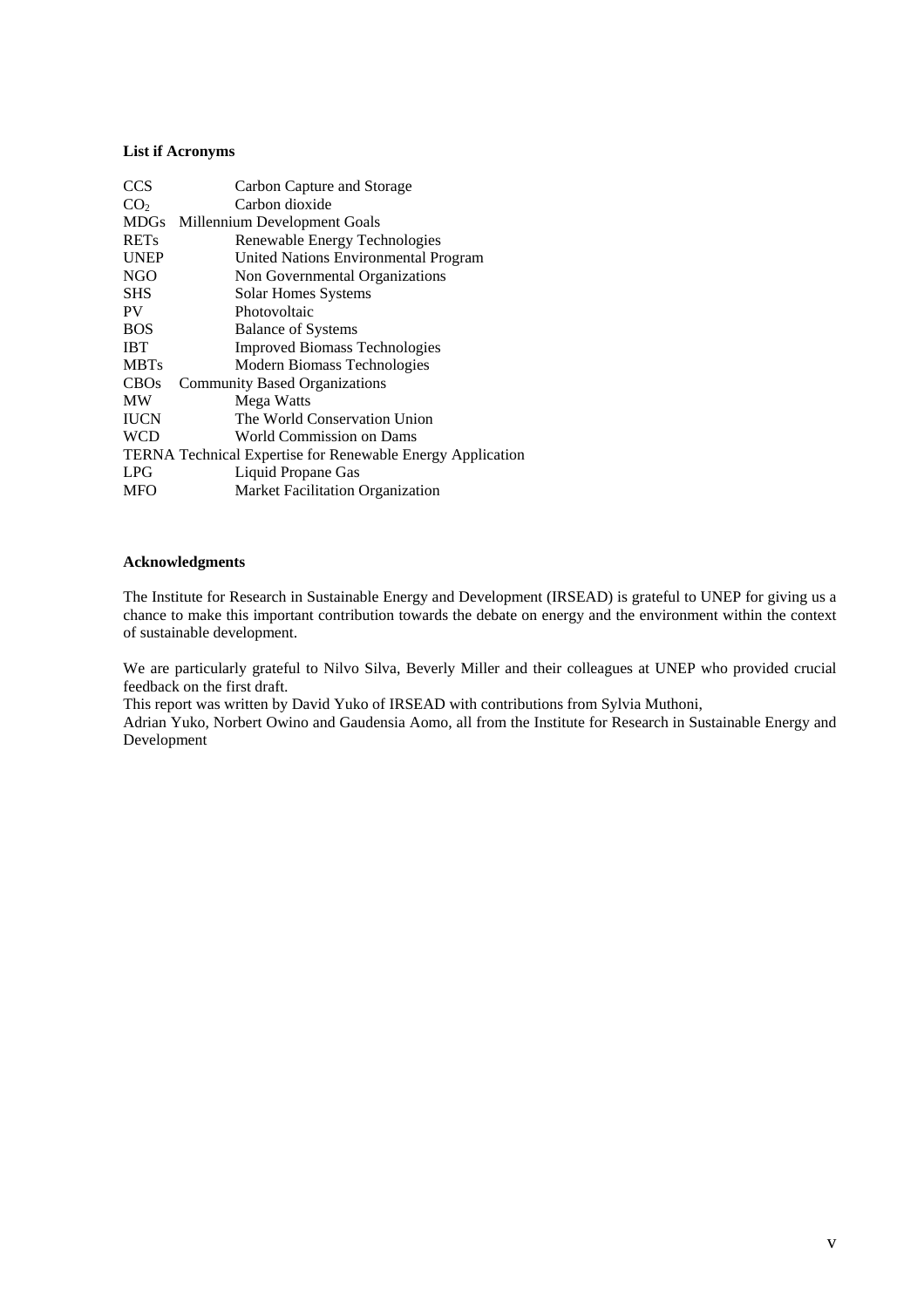## **1 Background: Energy, Environment and Development**

## **1.1 Energy and The Millennium Development Goals**

It has been said that none of the eight MDGs addresses energy directly. This is just as well because energy underpins all the MDGs, most of which are interrelated, more so in Africa. For example, child mortality and maternal health will rest on our ability to empower women with resources that will also reduce poverty and hunger. Anybody with some knowledge of Africa will immediately see how this will affect the fight against HIV/Aids and other diseases, including Malaria, and the impact of all of this on primary education.

The driving force for all of this will be energy, which in most of Africa today, will be largely fuelwood (traditional) and petroleum (modern) with a small mix of electricity although other forms of energy will also play a significant part. Statistics indicate that 80% of the world's population is concentrated in developing countries yet they consume only 30% of global commercial energy. As energy consumption rises with increases in population and living standards, awareness is growing about the environmental costs of energy and the need to expand access to energy in new ways. Increased recognition of the contribution renewable energy makes to rural development, lower health costs (linked to air pollution), energy independence, and climate change mitigation is shifting renewable energy from the fringe to the mainstream of sustainable development. Support for renewable energy has been building among those in government, multilateral organizations, industry, and nongovernmental organizations (NGOs) pursuing energy, environment, and development agendas at local, national, and global levels. At the same time, commercial markets for renewable energy are expanding, shifting investment patterns away from traditional government and international donor sources to greater reliance on private firms and banks.

Changing investment patterns make it more important to think about markets for renewable energy, rather than simply about the technologies themselves and their economic characteristics. Changing investment patterns also elicit increased decision-making and participation from a wider variety of stakeholders—not just traditional donor agencies and governments, but also manufacturers, rural entrepreneurs, individual households, local technicians, NGOs, community groups, utility companies, and commercial banks.

Renewable energy is in fact a multi billion dollar industry and the most dynamic sector of the global energy market yet in developing world the renewable energy sector remains far the smallest segment of the world's energy industry. Various finance related risks and barriers are hindering faster growth. Most renewable energy projects have high upfront capital costs relative to competing technologies and low rates of return. Many investors therefore are not willing to invest in these high risk-low returns. This is particularly the case in developing countries where access to affordable finance is extremely difficult and relies on targeted subsidies. Investments in these regions are impeded by poorly developed financial markets, products and institutions as well as high political, credit currency and economic risks, the lack of local capacity to adopt technology and lack of infrastructure to deliver services.

# **1.2 Petroleum: The End of an Era**

The fuel price crisis hitting the world in the recent past is a manifestation of a bigger issue: the oil age is coming to a close. Evidence of this is found in the increase frequency and steepness of price hikes over the past twelve months crude oil prices have risen by more than 40% and steeper rises appear almost daily. This is taking place in the backdrop of increased consumption and dwindling stocks of new finds. Current stocks are getting used up new finds are less frequent with less spectacular yields. Current world stands at some 80 million barrels a day expected to rise to 112m barrels by 2020. New findings on the other hand are becoming smaller in capacity and more expensive to extract. While estimates of the remaining available oil resource vary according to the optimism of those making the assessment, the one thing which is clear is that oil production will peak during the lifetime of many of today's young people.

The world is slow in coming to terms with this reality. It is as if we are in a state of denial, despite the wake up call from global warming and the environmental degradation which is evident. For, while it took millions of years for the present oil stocks to form, our attempts to burn most of it in the stretch of one century has resulted in considerable warming of the environment, with long term damage we are yet to come to terms with.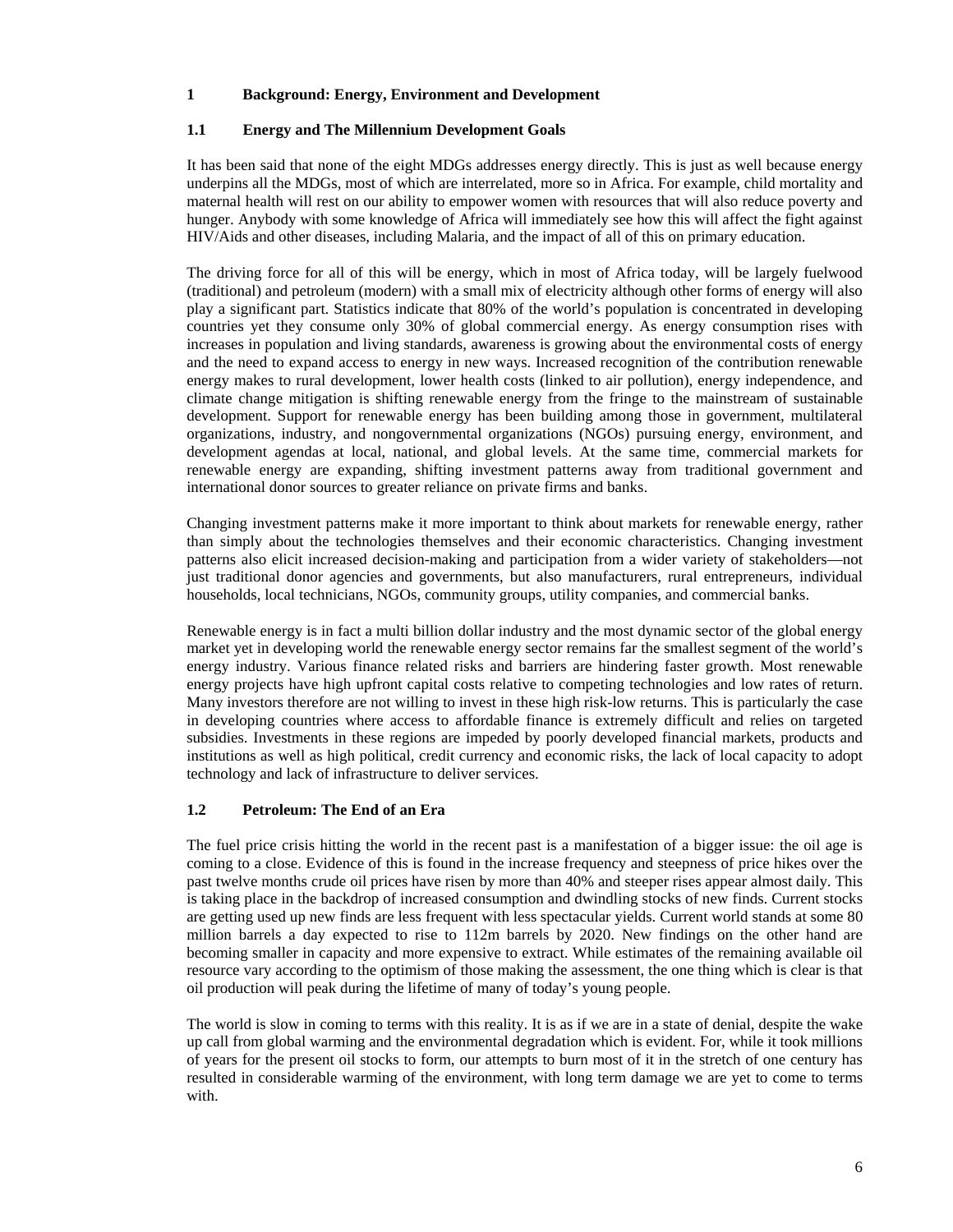However petroleum oil is not the only fuel on which our economies can run. Many countries have successfully implemented trials in alternative locally produced fuels. Natural gas is an easy substitute, but it is subject to the same capacity limitations as petroleum, besides requiring a substantial change in infrastructure to accommodate distribution. Hydrogen powered cars are running on an experimental basis now and will offer real options for the future once the infrastructure issues are resolved. Indeed hydrogen can be made by electrolysis from solar cells, which would put sun-drenched Africa in the energy frontline if we could get the necessary investment to install the necessary plant.

This scenario is compounded for developing economies without oil resources as impacts consume even larger proportion of their export earnings. Petroleum imports constitute more than 16% of import bill for Kenya, consuming more than 31% of all her export earnings, a situation which generally replicated through the continent, and is only getting worse. However this need not be a totally lost cause. There is a silver lining at the edge of the cloud and an even brighter picture if we can lift ourselves to look at the clouds from above. As prices continue to rise, economic sectors dependent on oil will be forced to look for alternatives. Renewable energy sources, currently considered uneconomic, will become more affordable as oil prices continue to rise. With a little foresight and good planning we should leverage ourselves from the increasing debt of fuel import, and generate economic activities in areas that will create wealth for ordinary citizens. Indeed the amounts paid out today will exceed the investments required to lift us out of this situation.

#### **1.3 Role of Governments**

It is widely accepted that the responsibility for sustainable energy policies rests with governments. This is principally because governments are best placed to address issues of policy conflicts where a careful balance must be sought to achieve an optimal outcome in terms of economic and social development in the face of potential negative externalities, such as the environmental consequences arising from energy production and use. However, governments also have specific and vested interests of their own, with long term strategies sometimes compromised by the need to attract political support.

It is also accepted that national governments and parliaments are responsible for the formulation of policies that support effective and efficient markets in general, the requirement of regular elections has often led to the compromise of long term, slow yield programs as against vote winning short terms options. A combined effort of business, governments and the NGO community is required to define and articulate a long term vision for the environment and sustainable exploitation of our global energy resources. A clear political determination can realize such a vision and allow the world to benefit from the advantages of both a wide use of renewable energies and significant energy efficiency improvements. Powerful national commitments create the enabling environment necessary to mobilize the dynamics for a rational and effective use of existing renewable energy potentials.

A participatory approach involving all stakeholders is needed to facilitate progress. The civil society in particular, must play its part in sharing experiences on the development of renewable energy, to exchange views on development policies, financing mechanisms and technologies in the renewable energy sector, to promote the international cooperation of renewable through technical assistance and technology transfer, and to further promote global renewable energy development. energy, to assist developing countries to explore and utilize renewable energy

#### **2. Biomass, Bio-energy and Biodiversity**

#### **2.1 Biomass Energy**

Biomass is material originally produced by photosynthesis - such as wood or plants - or related municipal and agricultural wastes. Bio-energy technologies use these resources to produce heat, electricity or fuels that substitute for petroleum, petrochemicals, or other energy-intensive products. Bio-energy resources such as woody crops, biomass residues and wastes already provide about 14% of the world's primary energy supplies. In particular, biomass energy plays a vital role in meeting local energy demand in many regions of the developing world providing in excess of 70% of energy needs of many African countries. Modern biomass energy is widely used in many developing countries as well as in parts of the industrialized world. Biomass is a primary source of energy for close to 2.4 billion people in developing countries. It is easily available to many of the world's poor and provides vital and affordable energy for cooking and space heating. Biomass-based industries are a significant source of enterprise development, job creation and income generation in rural areas.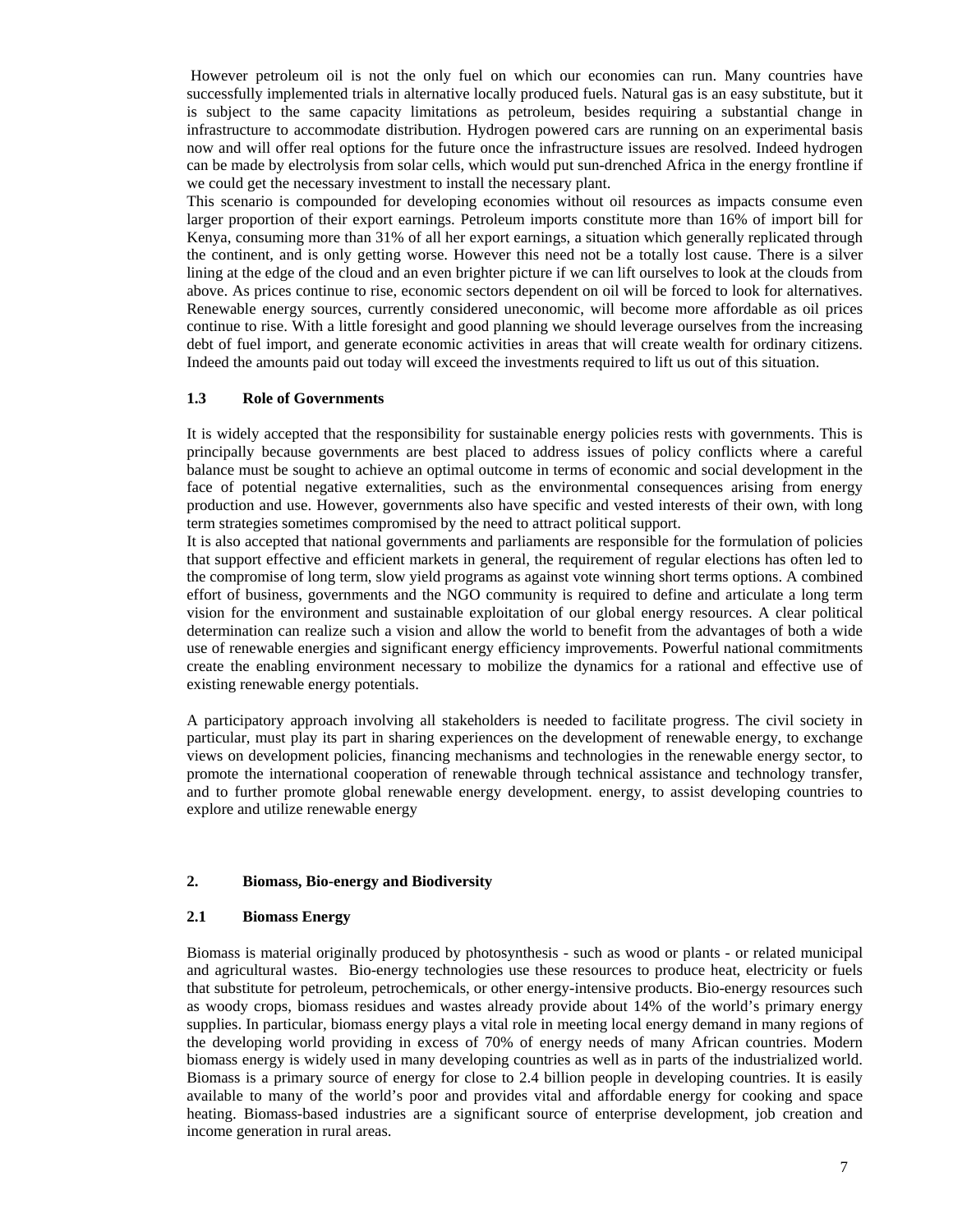Traditional biomass use, however, has significant drawbacks. The indoor air pollution from unvented biofuel cooking stoves is linked to respiratory diseases in many highland areas of developing countries. Rural and poor women and children in many developing countries spend a significant portion of their time gathering and collecting wood fuel, crop residues and animal dung for use as cooking and space heating. Traditional biomass energy use has direct negative impacts on women and children, who are the most vulnerable group in terms of biomass energy scarcity and adverse indoor air pollution impacts. Reliance on traditional biomass (especially in the form of charcoal) contributes to land degradation and deforestation in countries where charcoal (sourced from natural forests and not planted forests) is widely used. The unreliability of biomass energy data complicates attempts to link deforestation to biomass use but the consensus among leading biomass energy experts is that inefficient charcoal production from natural forests and woodlands contributes to deforestation.

#### **2.2 Challenges of Biomass Use**

Key challenges facing many countries that rely heavily on traditional use of biomass include first how to ensure the biomass used is sourced from sustainable biomass resources such as wood plantation, sustainable management of native forests; secondly, how to widely disseminate improved biomass energy technologies (IBTs); and finally, how to promote modern biomass energy technologies (MBTs) that use a wide range of biomass resources (woodfuel, agro industrial residues, rural and urban residues) to generate high quality fuels, gases and electricity. The use of improved biomass technologies such as more efficient cookstoves, charcoal kilns and dryers can reduce respiratory health problems associated with smoke emission from biofuel stoves and reduce the negative deforestation impact of, for example, traditional charcoal production, to yield reduced fuel consumption, faster processing, improved product quality and products. Other benefits include the alleviation of the burden placed on women and children in fuel collection, freeing up more time for women to engage in other activities, especially income generating activities. Reduced fuel collection times can also translate to increased time for education of rural children especially the girl-child.

One of the main challenges facing modern biomass use is the extent to which it can compete on cost and reliability with conventional fossil fuel options - both for transportation and for electricity supply. Smallscale applications of modern biomass energy technologies still faces numerous challenges particularly at the level of cost-competitiveness, although many argue that this is due to an absence of a level playing field. The growing of the biomass energy resource can also presents several challenges. In particular, high-input mono cropping results in the loss of biodiversity, soil fertility and land degradation, and is often accompanied by the use of fertilizers and pesticides, which could lead to pollution of underground and surface water sources. Secondly, it could lead to competition for land between food production and biomass resources. For example, pulpwood plantations in many developing countries have led to the displacement of farmers and a decline in production of agriculture and other forest products.

Without appropriate, sensitive and equitable management, large-scale modern biomass energy development can lead to further marginalization of the rural poor. It is, however, possible that the growth and development of these technologies could lead to increased incomes for the poor (e.g. smallholder sugar farmers) if a well-designed revenue sharing scheme is established. Mauritius provides a model case example of where a share of the benefits from large-scale co-generation plants that flow to low-income farmers have increased over time through direct policy interventions and an innovative revenue sharing mechanism. The development of modern biomass energy often requires significant capital investments and technical expertise, which may not be readily available in many developing countries. In addition, there are cases where the legal and regulatory framework in place does not support the development of modern biomass energy technologies.

In spite of the importance of biomass energy in developing regions, biomass energy policy planning in most developing countries is often undertaken in an ad-hoc fashion. This is in part due to the absence of a single focal institution responsible for biomass energy. In many countries, a wide range of institutions has some jurisdiction on biomass energy issues ranging from the ministries of energy, environment, and forestry to a plethora of national and sub-national agencies responsible for land tenure policy and rural development. Designing and establishing an appropriate and effective institutional and associated legal and regulatory framework for biomass energy is a key challenge that decision makers and analysts need to urgently address.

Initiatives pertaining to inefficient and environmentally unsound traditional energy options should primarily be aimed at research and analysis as well as data collection to provide the basis for developing effective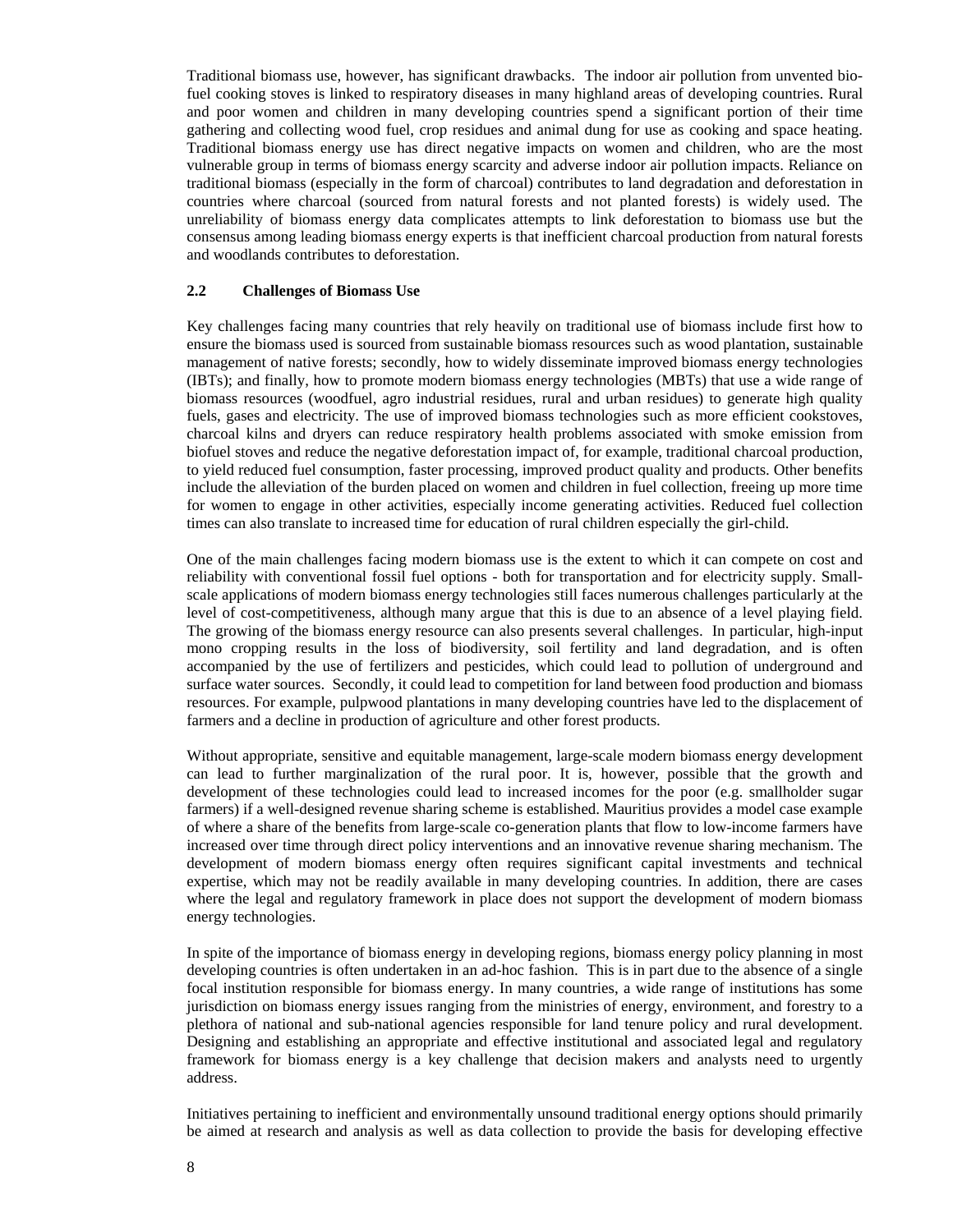strategies for reducing reliance on traditional energy options. Mechanisms for collection and documentation of data on traditional biomass supply and consumption, which is regularly updated and validated, need to be instituted. Above all, planning for biomass energy development should have a decentralized component and should involve end-users. Special attention should be devoted to involving women, because they bear the burden of traditional energy systems and are likely to be the greatest beneficiaries of improved systems. For low-income developing countries with large and very poor rural population, the accent should be on the promotion and disseminating of improved biomass energy options. This approach is likely to yield large near-term developmental benefits in terms of job generation, increased incomes and assist in reversing the negative environmental impacts of traditional energy use.

#### **2.3 Policy Issues in Biomass**

Many policy analysts stress the need for aggressive dissemination of improved biomass technologies (IBTs) in developing regions, to mitigate the negative effects of traditional biomass energy use – particularly indoor air pollution that is linked to respiratory diseases, one the main causes of death for children under the age of five. Governments should put in place policies that support the development and dissemination of IBTs. The private sector, NGOs, CBOs and donor organisations should implement projects aimed at ensuring the rapid dissemination of IBTs. In particular, efforts to reduce the cost of widely used IBTs such as improved cookstoves should be accelerated, so that they are within the reach of even the poorest of the poor in Africa. It is important for improved biomass energy system development and dissemination programmes to recognize the gender- and income-differentiated impacts of biomass energy use.

Long-term energy training programmes designed to develop a critical mass of locally trained manpower with the requisite technical, economic and social-cultural skills are needed. Many of the engineering and technical courses that are currently taught at universities and colleges in developing countries provide little exposure to advanced biomass energy technologies. Both capacity and demand for local analytical expertise to provide comprehensive evaluations of available biomass energy resources and options for utilizing them are needed. Non-partisan groups, such as NGOs and independent research institutes and networks are well placed to perform such studies.

There is no general consensus on what policy options would accelerate the use of modern biomass technologies but some suggestions have been put forward for consideration. Among them: ensuring a level playing field for modern biomass and conventional energy forms; enacting a legal and regulatory framework that allows for the development of modern biomass energy, and provides, among other incentives, access to the grid and transport fuel market; setting targets, which include identifying and setting goals for the incremental contribution of modern biomass energy options to total energy supply. The use of tradeable renewable energy certificates could assist in further promotion of modern biomass energy technologies. A further option involves the setting up regional and international funds for financing largescale biomass energy technologies.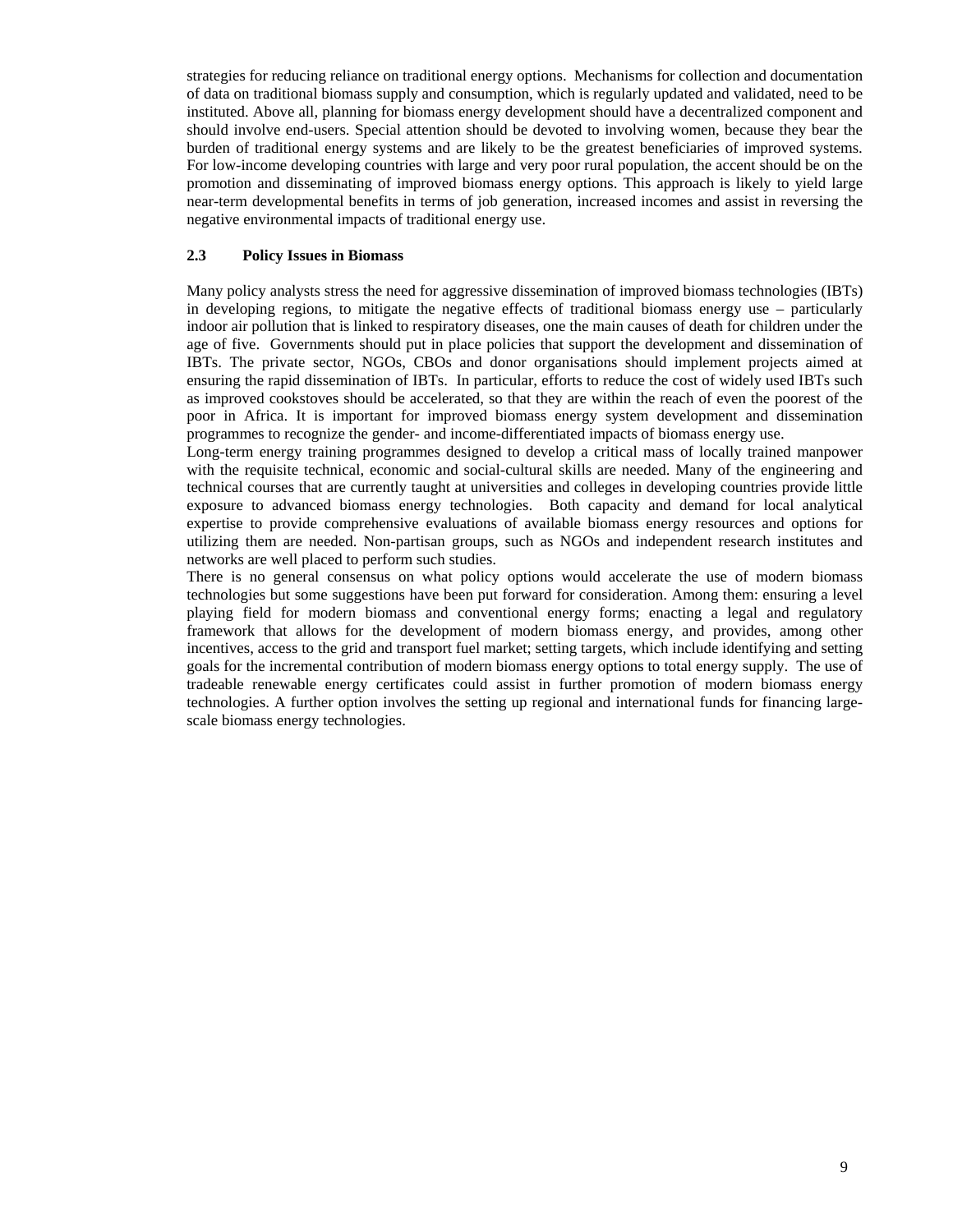## **3. Hydropower and sustainable development**

## **3.1 Extent of Hydropower**

It is estimated that one-third of the countries in the world currently rely on hydropower for more than half of their electricity supply. Largely considered a clean renewable energy source, hydropower has provided many economic and social benefits. Many countries have chosen to develop their hydroelectric resources as a means of improving domestic energy security, providing more energy services, stimulating regional economic development and increasing economic growth. Hydropower has played an important role as backup power and electricity storage for years. Together with other renewables such as biomass and geothermal it also has the potential to serve as backup power as shares of renewables in electricity supply increase.

## **3.2 General impacts due to hydropower development**

Damming a river and creating a lacustrine environment has profound impacts on hydrology and limnology of the river system. Dramatic changes occur in the timing of flow, quality, quantity, and use of water, aquatic biota, and sedimentation dynamics in the river basin which may change the physical, chemical, and biological quality of the water flowing in it. The significance of this change depends largely on water quality requirements for downstream uses such as protection of aquatic ecology, domestic water supply, irrigation, specific industrial applications (e.g. cooling, food processing, etc.) and recreational use. In addition to the impact on wildlife and fisheries due to land take, social impacts arise from displacement due to land take for the project, increased population and competition for resources, danger of increased health problems due to spread of communicable diseases. These are however countered by increased income from employment and increased business opportunities and better living standards.

As a result of the increasing global campaign against construction of large-scale hydropower dams, probably focus should shift to promoting medium-sized dams. Development of these resources, due to the financial commitment involved, needs great and sustained support from politicians, governments, and multilateral agencies. This should be done in the light of the increasing global environmental threat to the climate and other factors as a result of emissions of greenhouse gases from the burning of fossil fuels.

# **3.3 Small vs. large hydro**

Every hydro plant is unique in its design, location and impacts. While there is no directly proportional relationship between the installed capacity of a hydro plant and its impacts, in general one can expect higher impacts as the size of the project increases. Small hydro can, if responsibly implemented, be environmentally and socially low-impact and provide many of the benefits of new renewables, in particular providing power and related development benefits to dispersed rural communities. The cumulative impacts of multiple small hydro schemes on small watersheds are of particular concern.

It is thus imperative that each hydro scheme be carefully evaluated on a case-by-case basis. The site-specific nature of hydros means that it has been difficult to reach international agreement on a size limit for small hydros. According to the International Association for Small Hydro, however, a limit of up to 10MW capacity "is becoming generally accepted." To ensure that the hydro projects have low impacts and meet community priorities, it is imperative that every hydro scheme be planned, built and operated in line with the recommendations of the World Bank/IUCN-sponsored World Commission on Dams.

Proponents argue that large hydropower is a key tool in sustainable development. The poor social, economic and environmental performance of large hydropower, however, shows that the technology can only play a role in sustainable energy development if its planning and management are subject to strict guidelines and criteria, alternatives are fully considered, and projects are implemented through transparent and accountable processes. Hydropower planning and management must be reformed along the lines recommended by the WCD if large hydro is to play a role in the cost-effective, environmentally sustainable and socially equitable development of the world's energy resources.

The nature of large hydropower – capital-intensive, slow to build, centralized, dependent on large centers of demand and long, expensive and often inefficient transmission lines, means it is particularly inappropriate for meeting the needs of the unserved and rural areas. In many low-income countries, especially in Africa,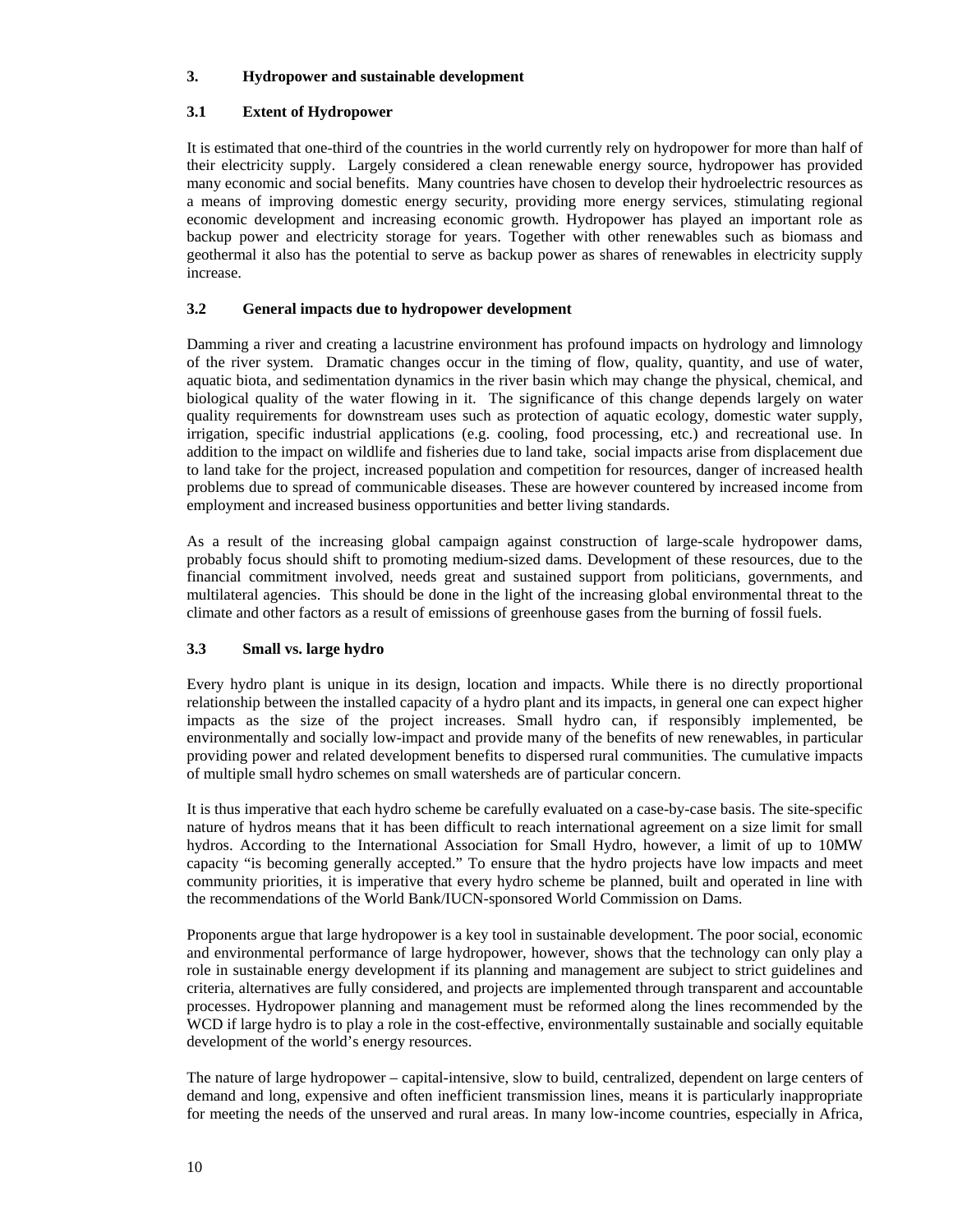power ministries, supported by foreign donors, have devoted large proportions of government budgets, aid funds and institutional resources and attention to building and managing large hydropower projects. Meanwhile, distribution networks have been starved of investment.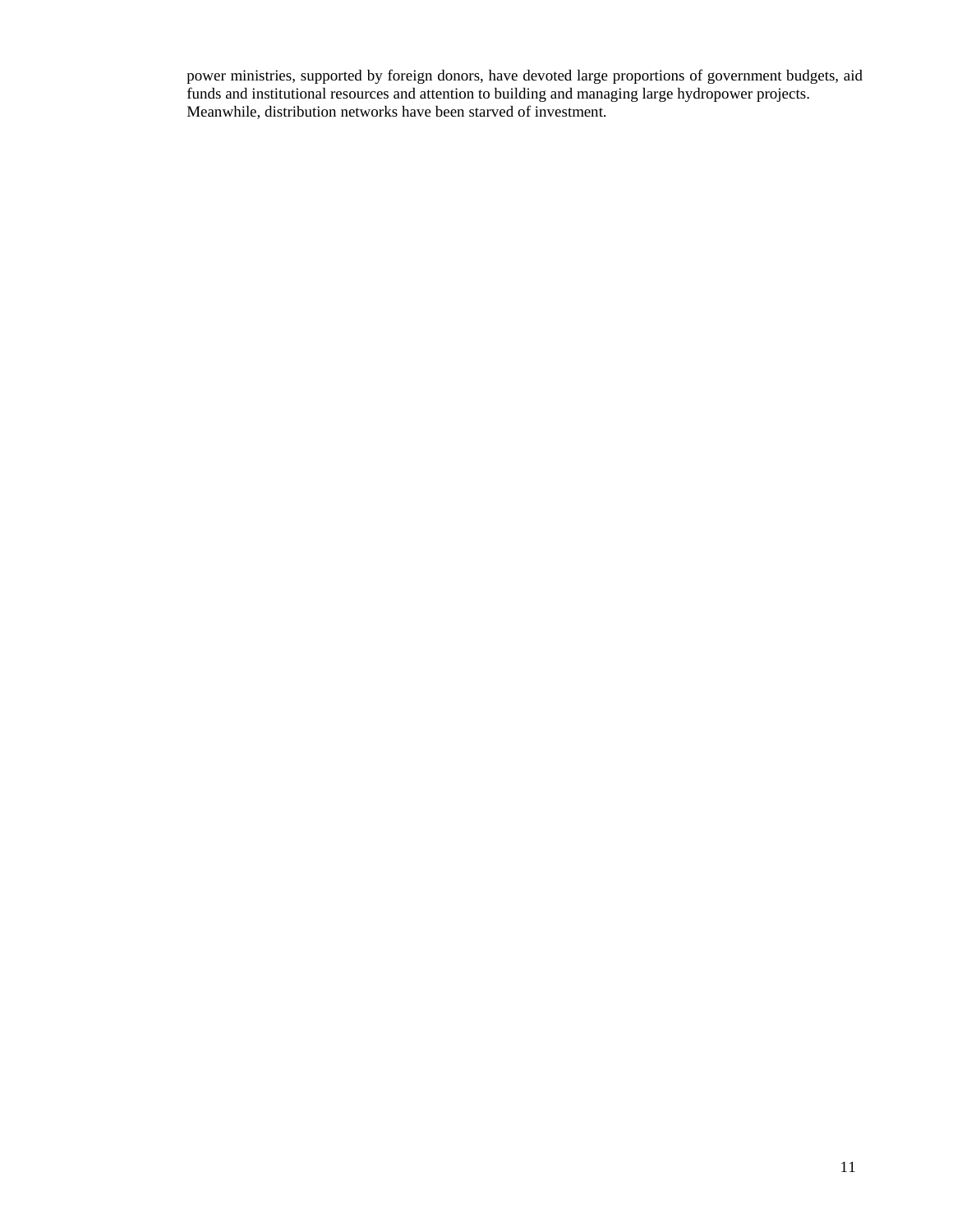#### **4. Wind generator technology**

#### **4.1 Development of Wind Resource**

This section discusses wind energy technology for electricity generation, and in particular, the experience gained from Europe and elsewhere in developing and operating this modern form of renewable energy. Experiences of several wind generator projects show that the key factors influencing the dissemination of wind generation are not technological, but are more focused on policy issues such as institutional development and on financing and economic considerations. Human resource development and retention is of particular importance in the African context. The experiences of wind energy developments in Germany, the UK, Morocco and India provide a useful guide. Compared with many other renewable energy technologies, establishing suitable frameworks that are intended to encourage expansion in the wind sector has an important role to play. In addition, the more often unstable socio-economic and political conditions in African countries have a bearing on whether these frameworks can be developed successfully.

To stand any chance of being economic, electricity generation from wind energy requires an annual average wind speed greater than five metres per second. Data from Civil Aviation authorities and measurements taken at various locations worldwide indicates that these conditions can be met in many locations in Africa, close to load centres. However, wind energy is one of the most intermittent renewable energy sources. Large-scale generation of electricity from wind power has been developed during the last 20-25 years. This has actively been encouraged, particularly in Europe, North America and Asia, through the intervention of government programmes aimed at stimulating renewable energy technologies. Many countries have established targets for wind energy capacity, and there has been a buoyant market for equipment sales by indigenous manufacturers together with considerable export potential. However, the market for wind energy is mostly politically driven. Security and diversity of supply considerations were the initial drivers during the 1970s and 1980s. On the other hand, recently these concerns have been supplemented by environmental factors, most notably the threat of global warming and the need to substitute for fossil fuels. The fundamentals of the technology have shown there is little doubt about its technical feasibility.

#### **4.2 Economic and Technical Considerations**

Wind turbines for power generation have been developed over a range of electrical power outputs from kilowatts to multi-megawatt units. They are available commercially up to around one MW, while larger units of around 1.5 MW up to 2 MW are under development or in pilot testing. Large-scale generation of electricity requires a number of these machines, typically around 20, to be grouped together for economy and ease of operation in a wind farm. The machines are usually spaced between five and ten rotor diameters apart, in order to reduce interaction effects, which might impair their performance to an unacceptable level.

During their 20-year design lives, the wind farms are not permanently staffed. Remote control capabilities are commonly designed into the project. Consequently, the operation of each turbine can be constantly logged and remotely monitored using a computer programme from a local office, with site visits limited to scheduled servicing and maintenance of the machines. Wind offers substantial benefits as a renewable and widely distributed energy resource. The wind is an intermittent energy resource, but this does not reduce its value as a source of power. The variable output from wind energy poses no special difficulty for power system operation. Electricity demand is constantly fluctuating, hence, supply and demand have to be matched on a minute to minute basis, 24 hours of the day and every day of the year. The fluctuation caused by the introduction of wind to the electrical system will be compensated by a corresponding action from the other generators in the system. The use of wind-diesel or other hybrids will ensure continuity of supply while minimising generation costs associated with fuel.

Wind projects may help to attract new capital and foster a new approach to independent power production, since the turbines are modular and can be added into a supply network in relatively small increments. Wind farms contribute no gaseous or liquid emissions to the environment. They, thus, help reduce the environmental impact of producing electricity. One potential source of environmental disturbance is the noise generated by the mechanical power train components. Modifications and more sophisticated design methods now ensure that wind turbines are extremely quiet. Wind is seen therefore, as a clean and efficient renewable energy source.

Africa has seen little development of modern wind turbines. This is partly due to low wind speeds compared with many parts of Europe, Asia and the Americas, resulting in poor economics of wind energy. Moreover,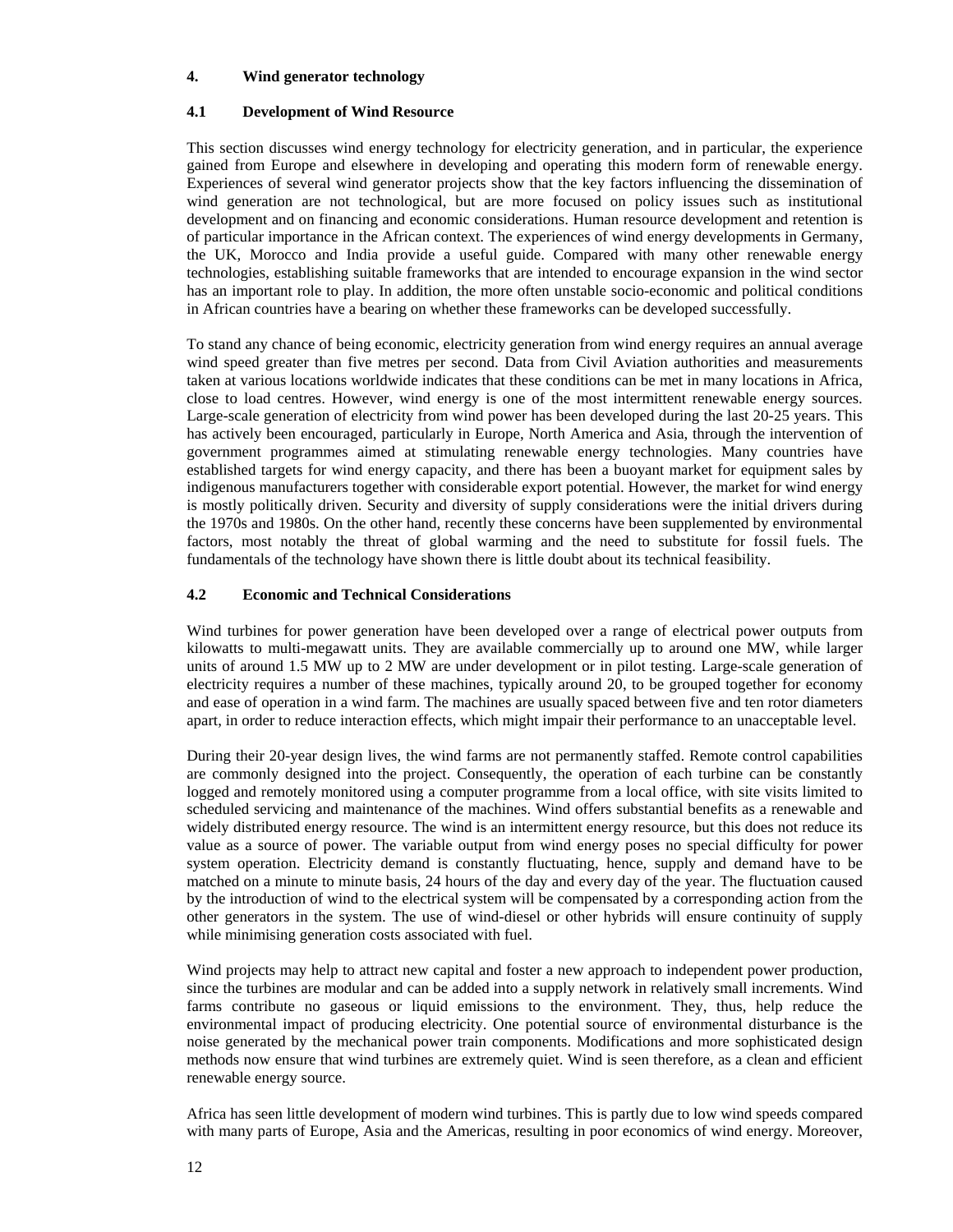this has also been combined with a low level of technical skills and awareness of the potential of the technology. One result is that few projects have been undertaken in Africa, and there is only limited experience of wind energy for grid-connected or mini-grid electricity generation. However, wind pumping and small-scale electricity generation have been developed in many parts of Africa.

There have been, though, several wind energy pilot projects aimed at larger scale electricity generation in some countries in the region during the last ten to twelve years. These have included studies or initial projects in Namibia, South Africa and Kenya. More recently, large-scale developments of wind farms have commenced, including projects in Morocco and Egypt. There appears to be good opportunities for wind energy development in Somalia, provided the establishment of a stable government. Expansion will also depend on the establishment of sound regulatory and fiscal frameworks to attract investment. It is likely that joint ventures, successful pilot projects and demonstrations will be critical factors.

#### **4.3 Human Resource Development and Retention**

An additional key factor in the African context is human resource development and retention. It is apparent from the factors considered above that building and retaining local capability will be essential. The design, planning, construction and continued operation of installations depend on a wide range of specialist inputs from government agencies, electricity utilities, manufacturers and project developers. These organisations must have sufficiently trained and experienced staff in the field to support the development of wind energy technology. In particular, operational or component failures result in low technical availability of a wind plant and adversely affect its economic viability whereas badly screened projects and poor site selection results in operational and economic difficulties.

Considerable resources in training, skill enhancement and professional engineering development are required. This lack of human resources has been recognised, and as an example, in order to disseminate such experience, the German Government is funding a wind-energy programme called TERNA. The programme is supposed to provide technical expertise and assistance with wind energy projects in developing countries. The TERNA programme has assisted the Government of Namibia to conduct a wind energy study, in order to examine the technical and economic feasibility of wind farms near the Atlantic coast. The development of a 20 MW wind park is now being pursued. A crucial barrier that inhibits the wider use of wind energy in Africa is the lack of expertise and experience in planning wind farms. There is a clear need for building capacity for resource estimation, planning, site selection and organising suitable contractual arrangements for construction and operation.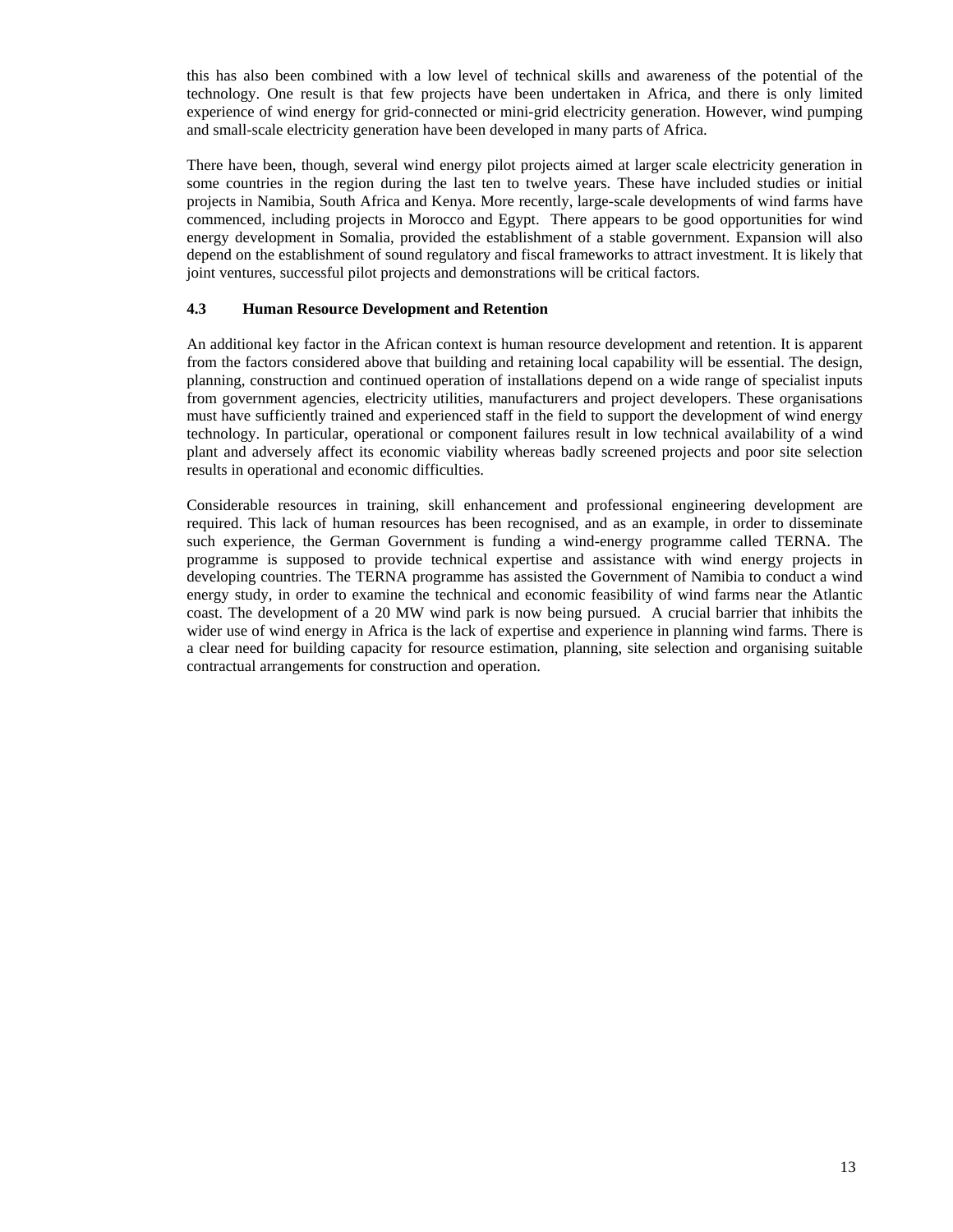## **5 Solar Energy and Sustainable Development**

#### **5.1 Solar Photovoltaics**

Perhaps the most 'visible' form of renewable energy in Africa today is the 'Solar Home System' or SHS as it is generally known. In many parts of Africa, solar home systems consisting of a photovoltaic (pv) solar collector, a storage battery and some basic wiring, has brought the benefits of modern electricity to many homes, schools, health institutions and other commercial centres which would otherwise not enjoy the benefits of modern energy. Indeed, the level of awareness and local technical competence is quite high even in some of the more isolated parts of the continent. Where it has been available, it has enabled local populations to listen to radios, watch television, (sometimes with the help of satellite communications) and enabled school children to extend their study hours and generally improve quality of life.

The major drawback of SHS has been the issue of affordability. The capital costs of the equipment is often quite high many rural households opt to buy solar electric lighting systems equipment piecemeal, one component at the time—e.g., first a battery and a television; later, a first small solar module to avoid frequent recharging of the battery; and so on. This requires good skills on the part of the users, as the systems are technically imperfect. Duties and taxes on imported PV equipment, high dealer margins, and high costs of doing business contribute to relatively high prices for PV electricity system installations.

Often PV is seen as an inferior technology, not because of its functionality but because of a lack of enforced installation and design standards, mixed quality of balance of system (BOS) components available locally, and a lack of full awareness among end-users on operation and maintenance of solar electric systems. About one-third of the existing systems in Kenyan rural areas are not fully operational because of poor installation, customer misuse, and poor design practices.

#### **5.2 Options for Increasing Access to Solar PV**

Lack of access to finance often prevents end-users from investing in suitably sized and installed systems. Financed solar electric systems are an attractive option for rural households and small businesses because financing allows end-users to buy properly designed, high-quality systems— larger systems than would be possible to purchase with cash. Regular monthly payments for PV systems (which are not much larger than current energy expenditures) should suffice, over time, for loan repayments. Furthermore, the cost of financing systems can be offset by bulk purchases, which allow higher economies of scale. Some suggested Solutions:

- $\triangleright$  provide an integrated package that links rural finance mechanisms with the provision of properly designed, installed, inspected, and serviced high quality solar electric systems at the local level. Technical specifications insure that the systems last longer than the length of the loan repayment period;
- $\triangleright$  establish credit procedures for lending to rural households through local savings or credit groups with specified maximum payback periods. Interest could be fixed by the financing institution as per normal prevailing rural rates, possibly slightly reduced through external financial assistance;
- $\triangleright$  establish credit procedures for rural-based enterprises with potential to increase productivity with access to electricity. Such enterprises can sell equipment (PV systems, components, etc.)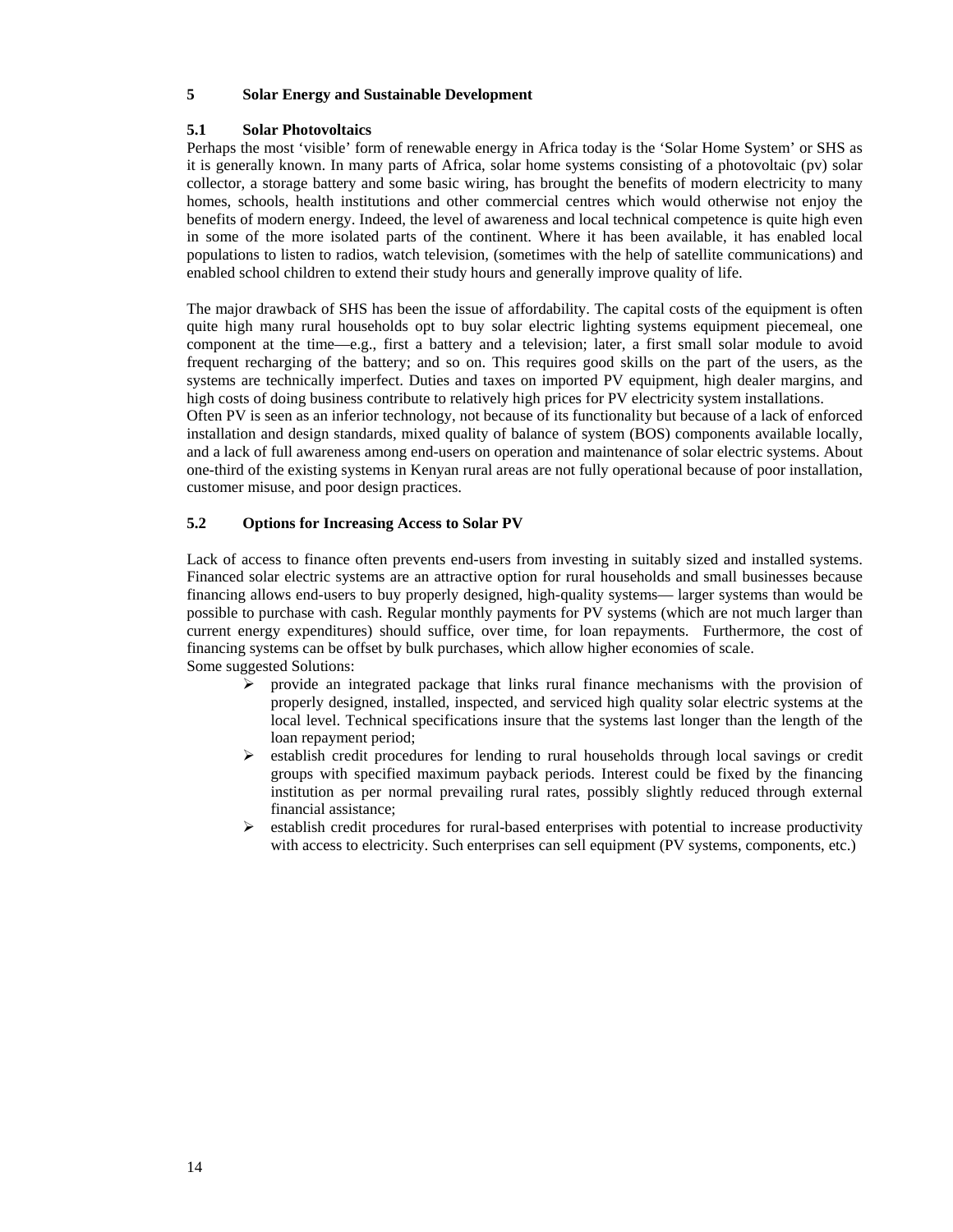#### **6 The role of clean fossil fuel in a secure energy future**

#### **6.1 Petroleum is still here for a while!**

There has been increased recognition that clean energy is essential for development and the attainment of basic human needs especially in urban and for security both in terms of reliability of energy supply and protection against price volatility. After the Kyoto protocol was put in place countries continue to consider short term responses but there is little disagreement about the dramatic nature of the long term transition that may be needed. Because of the long lived nature of carbon dioxide and most greenhouse gases, global emissions reduction in the range of 60-70% relative to current levels may be necessary in the coming decades. This will need to be accomplished even as the global population multiplies and the level of economic activities expands. Improved energy efficiency and new technology for energy sequestration will play important roles.

## **6.2 Increased Use of Renewable Energy**

Especially in rural areas, there have been significant improvements in access to commercial energy over the past decade, including access to LPG, modern biogas, and village-scale electricity grids. Use of renewable energy, including solar, wind, and small hydropower, also has increased dramatically.

For example, solar home systems using photovoltaic (PV) technology, which was virtually unknown in 1992, now provide lighting, television, and radio to more than 1 million rural households. Thousands of rural communities now receive drinking water from solar PV-powered purifiers and pumps. Small hydropower and biomass generation capacity worldwide increased 20-30 percent over the past decade, to 25,000 megawatts and 16,000 megawatts, respectively. More than 50 million households are served by small-hydro village-scale mini-grids, mostly in China. Wind power generation capacity has increased from virtually zero to over 1.700 megawatts, mostly in India. In addition, the number of households served by solar hot water heaters has tripled, to roughly 10 million households, mostly in China. Programs for improved biomass cooking stoves in China, India, and several African countries have benefited some 220 million households through reduced fuel costs or fuel wood collection burdens.

#### **6.3 Increased Private Investment in Renewable Energy and Energy Efficiency**

With the encouragement of the World Business Council for Sustainable Development and other business councils in industrial and developing countries, a large number of leading industries have become increasingly engaged in renewable energy and energy efficiency investments. It is estimated that between \$500 million and \$1.5 billion of renewable energy projects in developing countries are being financed each year, a market that is growing 5-10 percent annually.

At least 30 major firms have made commitments to invest billions of dollars in renewable energy over the next two to five years. Shell International Renewables was one of the first to make a large scale commitment with \$500 million pledged in 1998. Others have since followed with similar commitments, some for over \$1 billion. Total commitments now amount to at least \$10-\$15 billion.

## **6.4 Greater Reliance on Markets and the Private Sector**

During the past decade, commercial markets for renewable energy have expanded, shifting investment patterns away from traditional government and international donor sources to greater reliance on private firms and banks. These changing investment patterns have made it more important to think about markets for renewable energy, along with the policy and social conditions that underlie markets, rather than simply about the technologies themselves and their economic characteristics. The policy and social conditions vary widely from country to country, resulting in a diverse range of market conditions that require a similarly diverse range of market-oriented approaches. Changing investment patterns also elicit increased decisionmaking and participation from a wider variety of stakeholders-not just traditional donor agencies and governments, but also manufacturers, rural entrepreneurs, individual households, local technicians, NGOs, community groups, utility companies, and commercial banks.

#### **6.5 Carbon Capture and Storage CCS)**

Carbon capture and storage (CCS) is a mitigation technology that aims to produce a concentrated stream of  $CO<sub>2</sub>$  which can be transported to a storage site. While in some cases the reason for injecting  $CO<sub>2</sub>$  may be commercial (notably in enhanced oil recovery), CCS typically aims to mitigate greenhouse gas (GHG) emissions from fossil fuel combustion. It is mostly applicable in large centralised sources, e.g. power plants, other energy industries (oil refineries, synthetic fuel plants) and fossil-fuel-intensive industries (iron & steel, cement, chemicals). After initial capture of the gas, the  $CO<sub>2</sub>$  needs to be transported to a suitable storage site for injection. Monitoring  $CO<sub>2</sub>$  after injecting it into a storage area (geological formations) is important to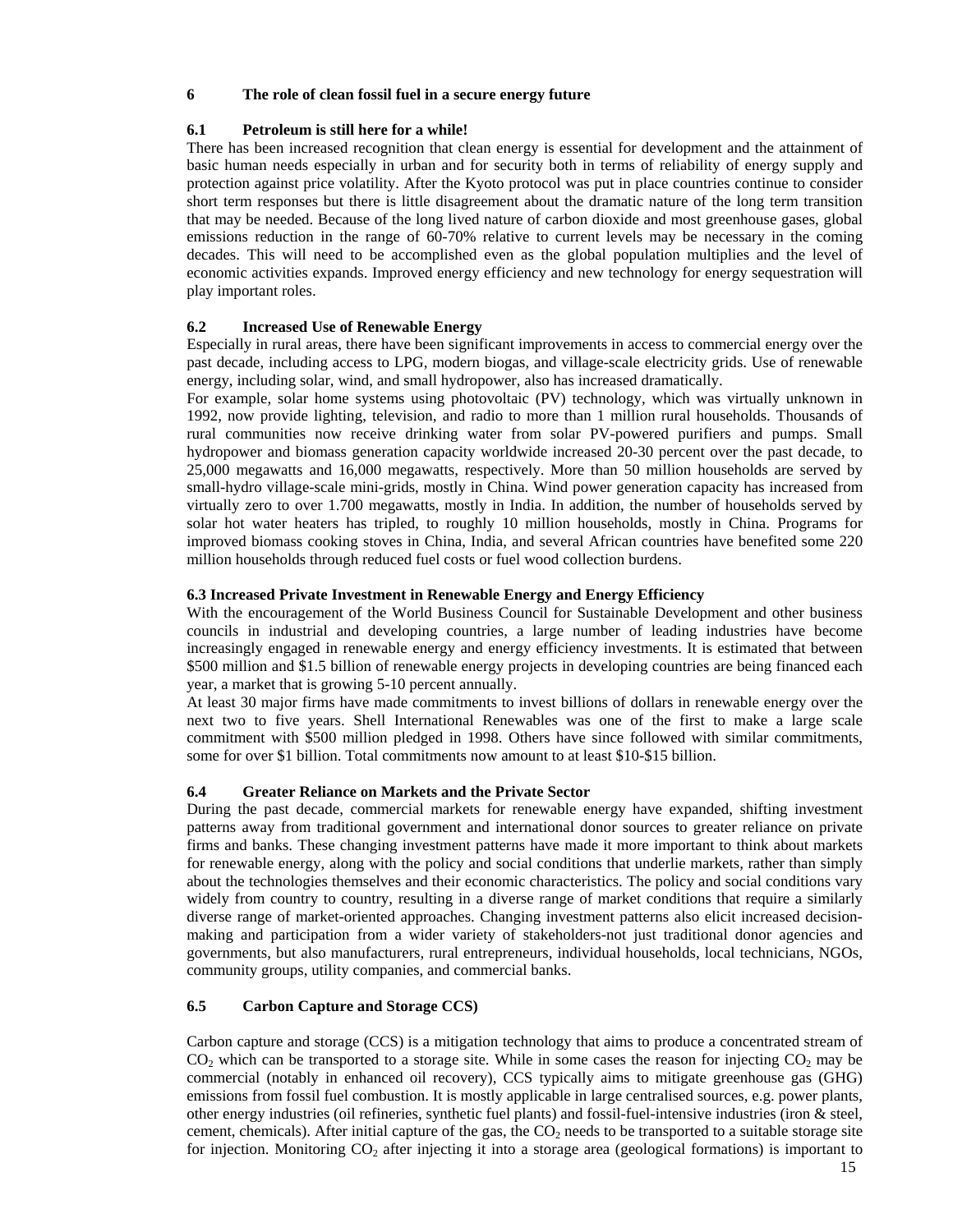ensure permanent storage and safety for human health and the environment.

Once captured,  $CO_2$  can be kept in storage areas, such as geological formations. The  $CO_2$  can be trapped physically below impermeable rock, dissolved or ionised in groundwater, retained in pore spaces, or adsorbed onto organic matter in coal and oil shale. All these forms of storage have long residence time (thousands to millions of years). Possible types of storage sites include depleted oil and gas fields and deep underground formations filled with saline water. Existing technology required to inject carbon in deep geologic formations, has been developed by the oil and gas exploration industry. Projects specifically designed to store  $CO<sub>2</sub>$  have started to develop experience with storage for CCS specifically, although the scale is still small relative to the future requirements. Costs are variable and are location-specific. Environmental concerns relate to the permanence of the storage and the health and safety implications of possible concentrated releases in the future. Criteria for site selection include the storage capacity (related to its porosity), permeability, any physical or hydrological barriers to  $CO<sub>2</sub>$  storage and the stability of the geological formation. To reduce transport costs, it is important that sources and sinks are matched.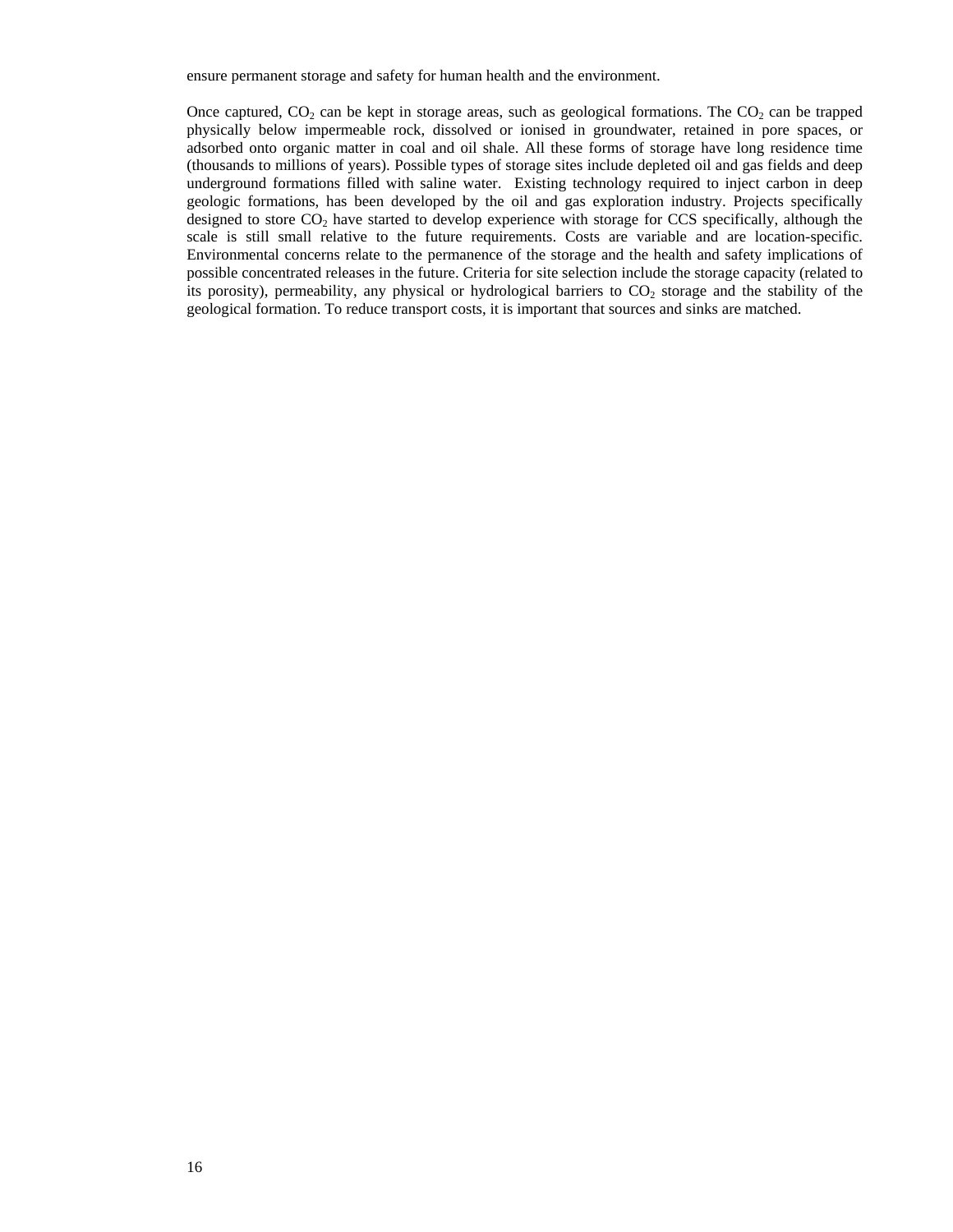## **7 Hydrogen**

## **7.1 Hydrogen as an Energy Carrier**

Hydrogen is the simplest, naturally occurring element that can be found in numerous materials—natural gas, methanol, coal, biomass, and water. Hydrogen, an energy carrier, is anticipated to join electricity as the foundation for a globally sustainable energy system using renewable energy. Hydrogen can be made safely, is environmentally friendly, and versatile, and has many potential energy uses, including powering nonpolluting vehicles, heating homes and offices, and fueling aircraft. An energy carrier, not a source, hydrogen must be manufactured, principally by either splitting water or by extracting it from natural gas through steam reforming. Interest has been spurred by a growing awareness of growing environmental threats to which hydrogen produced by solar-generated electricity seems the near perfect solution. The theoretical combination of the two is appealing: electricity generated from the limitless supply of solar energy, then used to produce a flexible, transportable, and easily stored fuel which is virtually non-polluting. Cost remains the largest single obstacle, although there are formidable engineering challenges as well.

# **7.2 Future Options for Hydrogen**

There are advantages and opportunities to using hydrogen as an Alternative fuel. The production of hydrogen from renewable electricity and from biomass could reduce our dependence on imported petroleum. Hydrogen can be combined with gasoline, ethanol, methanol, or natural gas; just adding 5% hydrogen to the gasoline/air mixture in an internal combustion engine could reduce nitrogen oxide emissions by 30% - 40%. An engine converted to burn pure hydrogen produces only water and minor amounts of nitrogen oxides as exhaust. Hydrogen can be produced from a variety of renewable sources and has many uses in our economy. Because of the versatility of production methods and end use, wide-spread hydrogen energy use will create significant benefits to the agricultural, manufacturing, transportation, and service sectors of the U.S. economy.

Hydrogen can also supplement other sources of energy to produce electricity. Gaseous hydrogen can be stored like an industrial gas. And, on paper at least, hydrogen could be shipped in modified natural gas pipelines, thus carrying energy over long distances more economically than high-voltage transmission lines. Some researchers have estimated that it is about one-fourth as expensive to pipe hydrogen across long distances as it is to transmit electricity the same distance.

There is an emerging consensus that as global warming manifests itself, the benefits of a hydrogen economy based on clean electricity might well exceed its incremental costs.

# **8. Shifting Investments in Renewable Technologies to Developing Countries.**

# **8.1 Renewables is still 'Too New'**

Financiers are generally averse to things that are new, the difference between renewable energy and conventional energy systems and the risk perceptions they imply can become the most significant barrier to investment. Even for renewable energy technologies that are cost competitive with conventional energy supply options. Considering investing in the renewable energy sector for the first time is considered too risky. To become more effective at lending capital in renewable energy markets, financiers must travel up a learning curve. Market failures impede this learning process and create barriers to entry into the market. The information that enables correct assessment of a project's viability is generally lacking and there is limited economic justification for any single participant to produce such information. As a result of insufficient information, underlying project risk tends to be overrated and transaction costs can increase.

# **8.2 Price Support**

A key issue for financing on grid renewable investments is how to create a price support mechanism that provides stability and portability over medium and long term. Achieving this will reduce the risk premium in the cost of capital which will increase the amount investment in renewables and lower the price that consumers have to pay for renewable energy. The renewable energy sources for developing countries should be priced reasonably to make the affordable. Investors or donors can subsidise the prices at source of origin. This is necessary because people in developing countries have less disposable incomes.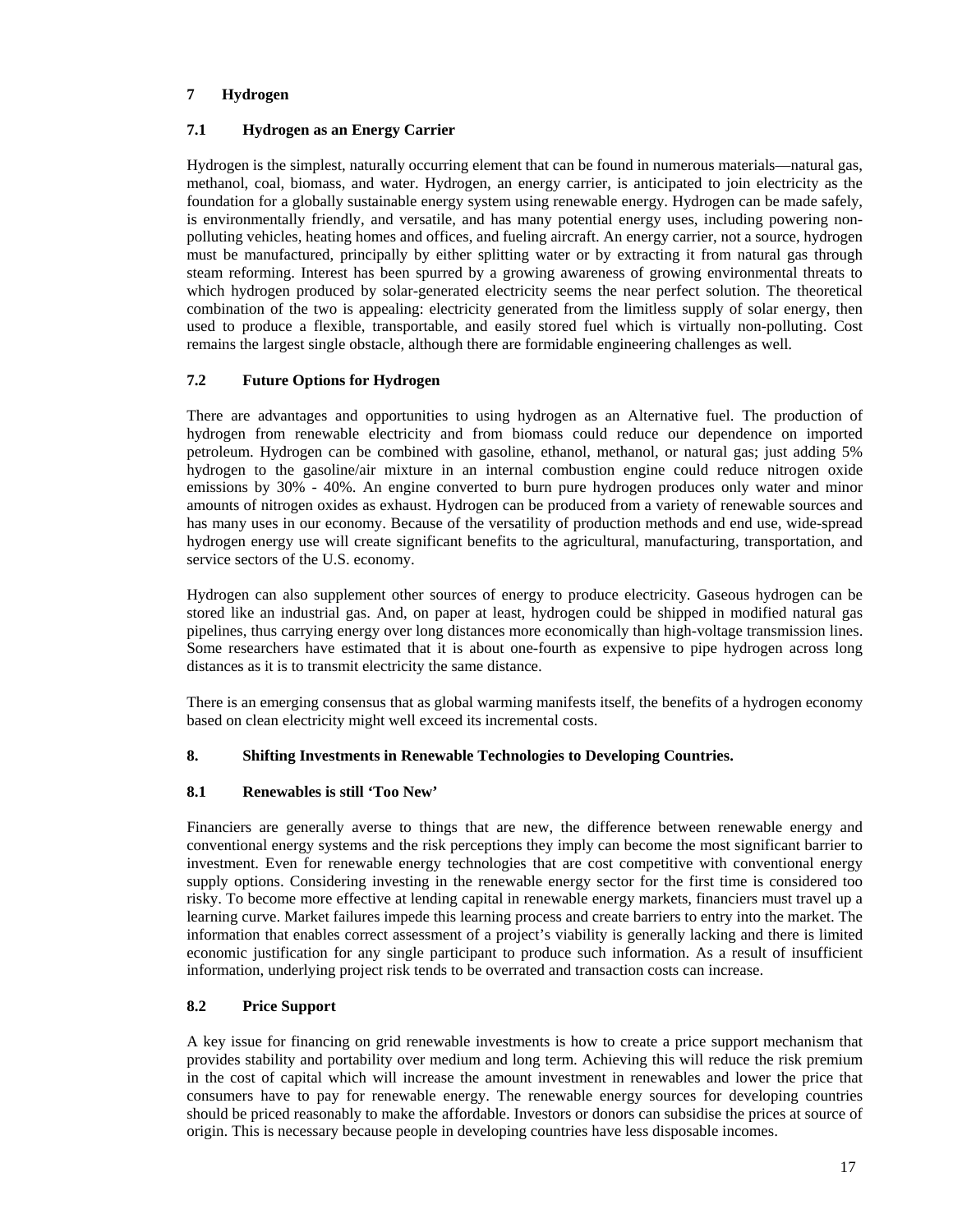## **8.3 Developing New Portfolios**

To enter a new sector, financial institutions need o focus on creating the right policies or strategies and even train personnel. The financial institutions need to develop specialized funds or loan portfolios that target specifically renewable energy the same way the do for other sectors like agriculture. Money or loans that target renewable energy can be lent out at fairly subsidized rates; the banks' interest should be fully aligned with those of the donors, both interims of minimizing defaults and continuing lending activity after donor support has been phased out. Extending the credit periods to improve cash flows and decreasing security requirements are some measure to than banks can use to promote renewable energy. With such measures, donors can channel fund for renewable energy through the existing banking institutions as they have the necessary capacity and experience to reach out to the local borrowers for renewable energy investments.

## **8.4 Consumer Credit**

Consumer credit is another approach to affordability. Credit may be provided either by vendors themselves, by rural development banks, or by micro credit organizations. In Kenya for example the cooperative movement is quite developed and members of these cooperatives who in most cases are small savers get credit facilities. One of the best examples is the giant Teachers Savings and Credit Cooperative Society (SACCO) with almost all secondary and primary teachers (about 200,000) as members thought the country. The cooperative has a credit facility for solar energy systems; however the money there is never sufficient because it is the same resource base that is lent out for emergency loans and other loans. So donors can best use this means as a door way to availed renewable energy to greater majority of the developing world population like Kenya. The money can be lent directly to the cooperative society at a much lower rate and the same rate; it can be lent out to members specifically for investing in a renewable energy source. this facility can easily reach out to women who are members of the cooperative or whose spouses are, equally it will ease the pressure put on the existing commercial banks since these cooperative societies also borrow substantially form the commercial banks.

## **8.5 Other Risk Mitigation Tools**

This involves the process of using financial instruments to transfer specific risks away from project sponsors and lenders to insurers and other better able to underwrite or manage the risk exposure. There are currently constraints on the availability of such risk management instruments which relate to factors parties such as the willingness and capacity of insurance and capital markets to respond. Many risks associated with renewable energy projects are non traditional and hence uninsurable. It can be difficult to diversify risks in an area where actuarial data is not available to properly asses the risks. Underwriters have difficulty understanding of renewable energy projects and associated risks and have difficulty aligning strategies for dealing with them. The insurance firms therefore need to develop appropriate underwriting rating methodologies, aggregate projects to create portfolios of scale and risk diversification, develop new risk management instrumental to bundle heterogeneous risks. Donors can also channel funds through the existing insurance companies to mitigate risks associated with renewable energy.

## **8.6 Bundling**

Costs may be lower if vendors of existing products and services add renewable energy to their activities, and use their existing networks of sales outlets, dealers, and service personnel. Dealers of farm machinery, fertilizers, pumps, generators, batteries, kerosene, liquid propane gas (LPG), water, electronics, telecommunications, and other rural services can bundle renewable energy with these services. Of course, dealers must still develop new technical expertise and train their staff. Kenya is an example where market growth was rapid because existing electronics and other retail businesses added solar home systems to their offerings. An investor can therefore use these existing retailers to promote, and distribute renewable energy as they are wide spread throughout the country. Incentives such as commissions, discounts and price cuts can be offered to them and these will translate into lower prices for the rural folks.

There is need also to develop the capital market in developing countries to include companies that deal in renewable energy to help in pooling of resources. Policies should be built to promote sustainable rural energy goals. Such approaches could include supporting rural entrepreneurs with training, marketing, feasibility studies, business planning, management and linkage to banks and community organization.

#### **9. Conclusion**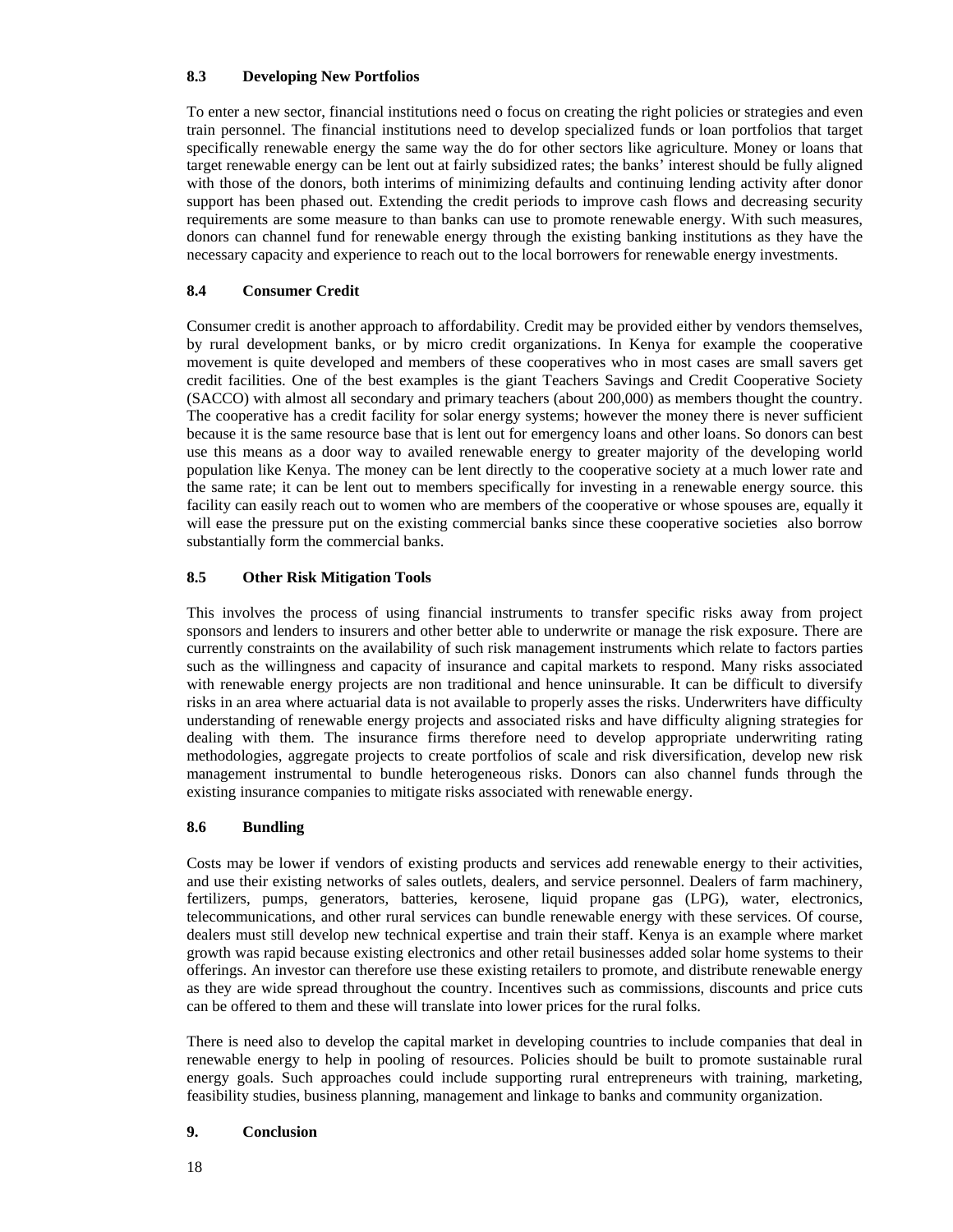Viable, sustainable energy source requires donors and governments to rethink on traditional development assistance patterns and investment formulas in renewable energy. Governments need to foster the appropriate conditions for viable rural entrepreneurship and grid-based power investments that incorporate renewable energy. Commercial banks, multilateral organizations, and other public lenders need to provide business finance to entrepreneurs, credit to consumers, and project finance to grid-based power developers. National governments and international donors should support the creation and strengthening of innovative market facilitation organizations (MFOs). Finally, further research is needed on successful experiences and business models, social benefits and income generation, technology applications that meet user needs, and sectoral policy lessons from emerging policy successes and failures—grounded in the specific culture, politics, institutions, and history of each country.